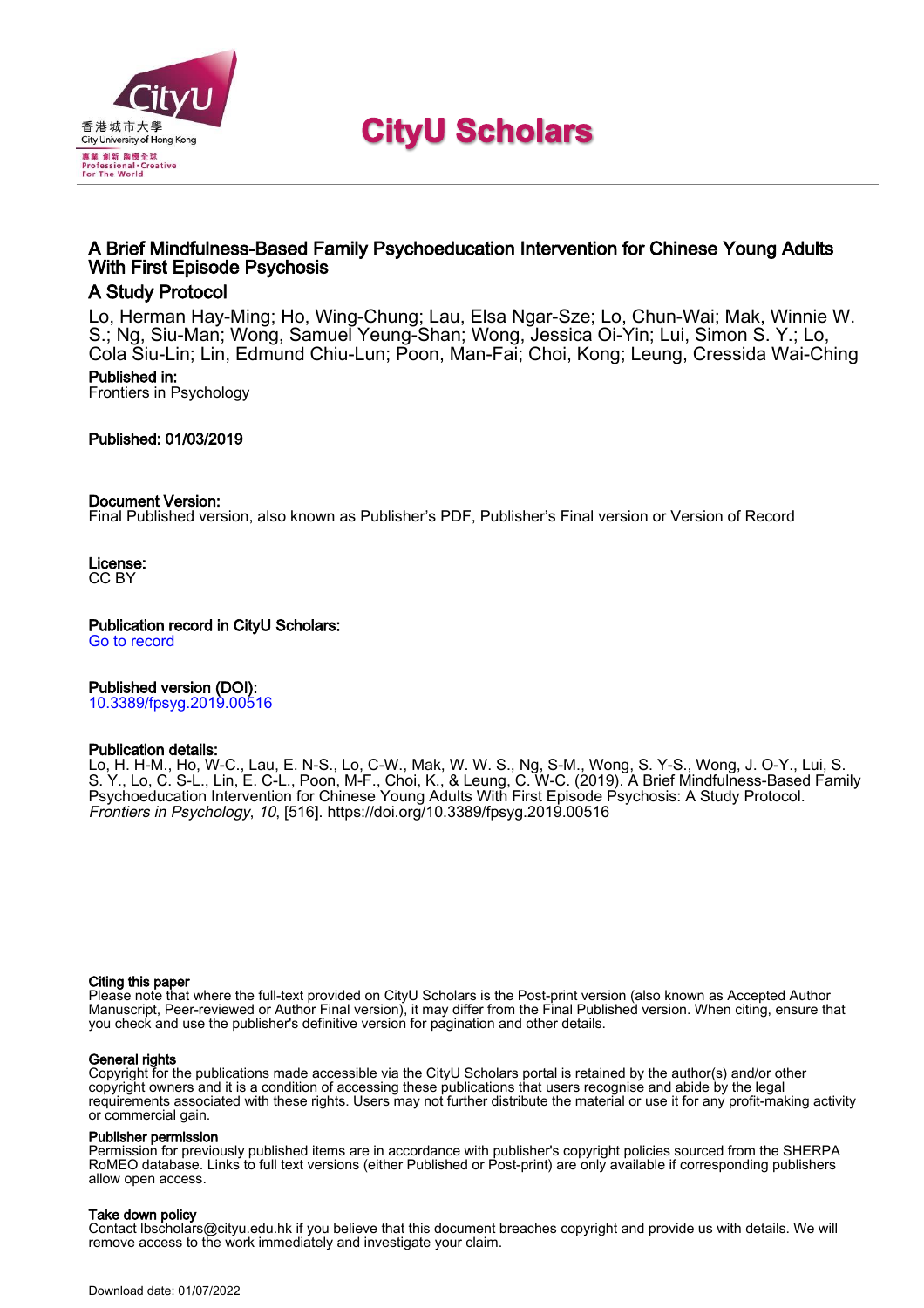



# A Brief Mindfulness-Based Family Psychoeducation Intervention for Chinese Young Adults With First [Episode Psychosis: A Study Protocol](https://www.frontiersin.org/articles/10.3389/fpsyg.2019.00516/full)

[Herman Hay-Ming Lo](http://loop.frontiersin.org/people/635757/overview)1\*, Wing-Chung Ho<sup>2</sup>, Elsa Ngar-Sze Lau<sup>3</sup>, Chun-Wai Lo4, Winnie W. S. Mak§, Siu-Man Ng6, [Samuel Yeung-Shan Wong](http://loop.frontiersin.org/people/164135/overview)<sup>7</sup>, Jessica Oi-Yin Wong8, [Simon S. Y. Lui](http://loop.frontiersin.org/people/239220/overview)<sup>s</sup>, Cola Siu-Lin Lo<sup>s</sup>, Edmund Chiu-Lun Lin<sup>s</sup>, [Man-Fai Poon](http://loop.frontiersin.org/people/689151/overview)<sup>s</sup>, Kong Choi<sup>10</sup> and Cressida Wai-Ching Leung<sup>11</sup>

<sup>1</sup> Department of Applied Social Sciences, Faculty of Health and Social Sciences, The Hong Kong Polytechnic University, Kowloon, Hong Kong, <sup>2</sup> Department of Social and Behavioural Sciences, The City University of Hong Kong, Kowloon, Hong Kong, <sup>3</sup> Department of Special Education and Counselling, The Education University of Hong Kong, Tai Po, Hong Kong, <sup>4</sup> Specialist in Psychiatry, Private Practice, Hong Kong, Hong Kong, <sup>5</sup> Department of Psychology, The Chinese University of Hong Kong, Shatin, China, <sup>6</sup> Department of Social Work and Social Administration, The University of Hong Kong, Pokfulam, Hong Kong, <sup>7</sup> The Jockey Club School of Public Health and Primary Care, The Chinese University of Hong Kong, Shatin, Hong Kong, <sup>8</sup> Department of Psychiatry, Castle Peak Hospital, Hong Kong, Hong Kong, <sup>9</sup> Integrative Community Centre for Mental Wellness, Baptist Oi Kwan Social Service, Hong Kong, Hong Kong, <sup>10</sup> Integrative Community Centre for Mental Wellness, Richmond Fellowship of Hong Kong, Hong Kong, Hong Kong, <sup>11</sup> The Society of Rehabilitation and Crime Prevention, Hong Kong, Hong Kong

# **OPEN ACCESS**

#### Edited by:

Eva Sophie Potharst, UvA Minds, Netherlands

#### Reviewed by:

Frances Shawyer, Monash University, Australia Anne Marie Trauelsen, Region Hovedstadens Psykiatri, Denmark

> \*Correspondence: Herman Hay-Ming Lo herman.lo@polyu.edu.hk

#### Specialty section:

This article was submitted to Clinical and Health Psychology, a section of the journal Frontiers in Psychology

Received: 30 October 2018 Accepted: 21 February 2019 Published: 11 March 2019

#### Citation:

Lo HH-M, Ho W-C, Lau EN-S, Lo C-W, Mak WWS, Ng S-M, Wong SY-S, Wong JO-Y, Lui SSY, Lo CS-L, Lin EC-L, Poon M-F, Choi K and Leung CW-C (2019) A Brief Mindfulness-Based Family Psychoeducation Intervention for Chinese Young Adults With First Episode Psychosis: A Study Protocol. Front. Psychol. 10:516. doi: [10.3389/fpsyg.2019.00516](https://doi.org/10.3389/fpsyg.2019.00516) Family psychoeducation (FPE) has been recommended as a major component in the treatment of psychosis. Many previous studies have implemented an intensive program design that often only emphasized improvements in patients' illness outcomes but the benefits for caregivers were limited. There have been calls for a time-limited but cost-effective FPE program to mitigate the looming reality of the suffering of people with psychosis and their families. A Brief Mindfulness-Based Family Psychoeducation for psychosis program is developed to reduce caregivers' burden and promote young adult's recovery. A randomized controlled trial will be conducted to compare this intervention with an ordinary FPE intervention. Both arms will involve six sessions, with a total contact time of 12 h. 300 caregivers of young adults who have experienced first episode psychosis within last 3 years will be recruited. Program effectiveness will be assessed by comparing outcomes measuring the caregivers' burden, mental health symptoms, positive well-being, and the young adult's mental health symptoms during the study and at 9-month post-randomization. The role of expressed emotions, interpersonal mindfulness, and non-attachment in mediating these outcomes will be explored. An additional qualitative approach Photovoice is selected to explore the complex family experiences and the benefits of mindfulness from the caregivers' personal perspectives.

**Trial Registration:** The trial is registered with the United States Clinical Trials Registry [\(ClinicalTrials.gov\)](https://clinicaltrials.gov): NCT03688009.

Keywords: mindfulness-based intervention, family psychoeducation, psychosis, mixed methods, randomized controlled clinical study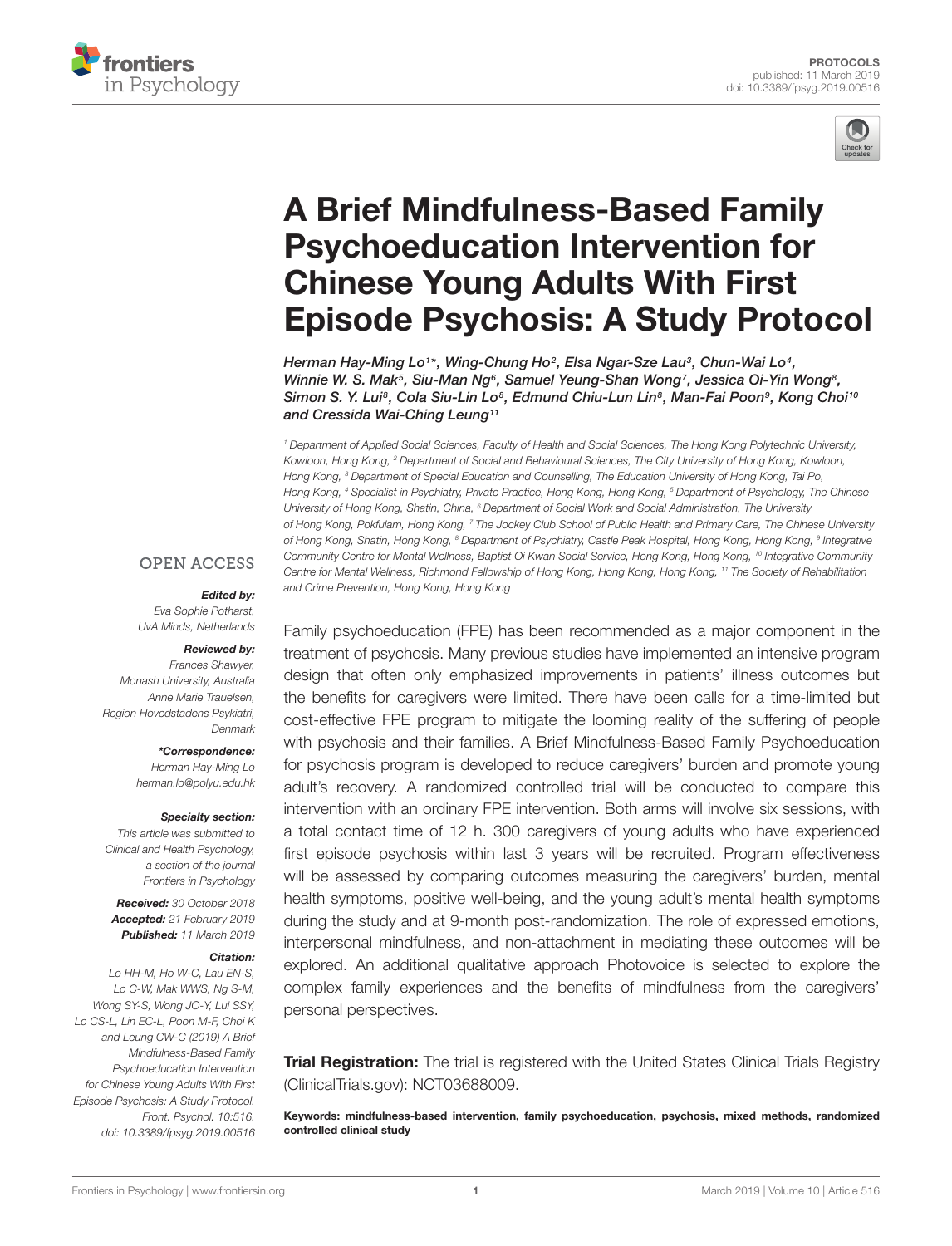# INTRODUCTION

# Psychosis and Its Impact on Young Adults and Families

Psychosis is defined as a mental, behavioral, or emotional disorder that has been medically diagnosed for at least 1 year. Psychosis usually results in serious functional impairment, which substantially interferes with or limits one or more major life activities and functions in social, family, and vocational/educational contexts [\(Lefley,](#page-12-0) [2009\)](#page-12-0). The lifetime prevalence of psychosis is around 0.7 to 2.5% of the general population [\(Kessler et al.,](#page-12-1) [1994;](#page-12-1) [Chang et al.,](#page-11-0) [2017\)](#page-11-0).

Psychosis has a marked increase in prevalence between the ages of 15 and 17. The majority of psychosis manifests between ages 20 and 30, with a median age for first psychotic episode of 22 [\(Kessler et al.,](#page-12-2) [2007\)](#page-12-2). Young adults with psychosis often have restricted social networks and experience great social isolation [\(Bebbington and Kuipers,](#page-11-1) [2008\)](#page-11-1). One study reported that at their first contact with psychiatric service, over 40% of young adults were not in school or employment [\(Marwaha et al.,](#page-12-3) [2007\)](#page-12-3). A meta-analysis reported that 34.5% of individuals with psychosis perpetrated violent behaviors before their admission to psychiatric services [\(Large and Nielssen,](#page-12-4) [2011\)](#page-12-4). Recent studies have found that 42% of patients with first-episode psychosis reported suicidal ideation, and 9.4% committed violent behaviors [\(Chang et al.,](#page-11-2) [2014,](#page-11-2) [2015\)](#page-11-3). Young adults with psychosis experience a high-risk period that places immense strain and anxiety on family caregivers.

# Family Caregivers of Young Adults With **Psychosis**

Family caregiving is defined as one's commitment to the welfare of another family member, and the provision of voluntary care to meet their physical, psychological, and developmental needs [\(Revenson et al.,](#page-12-5) [2016\)](#page-12-5). Family caregivers often take up their role without any formal preparation, knowledge, resources, or skills, and frequently experience great psychological burden. Such burden can be assessed in empirical terms as the consequences for the family's physical and psychological well-being. Managing family members' bizarre behaviors, fluctuating emotions, suicidal ideation, and unemployment after the onset of psychosis are the major sources of caregiving burden [\(Wong et al.,](#page-13-0) [2012\)](#page-13-0). Burden can also be perceived in subjective terms by individual caregivers, relating to their negative emotions arising from the suffering of the family member, such as loss and grief, and the negative perceptions of relatives and community members [\(Lefley,](#page-12-0) [2009\)](#page-12-0).

Some studies of caregiving have focused on family expressed emotions (EEs), a robust predictor of relapses and overall outcome of psychosis, including number of relapses, hospitalization, and symptom severity [\(Hooley,](#page-12-6) [2007;](#page-12-6) [Weintraub](#page-13-1) [et al.,](#page-13-1) [2017\)](#page-13-1). High EEs are defined as criticism, hostility, and over-involvement [\(Brown et al.,](#page-11-4) [1972\)](#page-11-4), and are considered a reciprocal process in family interactions that are developed and increased after the onset of illness, particularly in the first 5 years [\(Hooley,](#page-12-6) [2007\)](#page-12-6).

However, other studies of EEs targeting psychosis have suggested a more complicated picture. A recent review of higher EEs concluded that higher levels of criticism predicted positive symptoms of psychosis, but the association between negative symptoms of psychosis and high EEs was weak [\(Cechnicki](#page-11-5) [et al.,](#page-11-5) [2013\)](#page-11-5). Further, avoidant coping, negative appraisals of the illness's impact, and perceived losses were associated more frequently with family EEs. Among families facing psychosis, over-involvement is often normal, as young adults have not fully developed their own self-care abilities, and the boundaries between positive concern and family over-involvement are blurred [\(McNab and Linszen,](#page-12-7) [2009\)](#page-12-7). Higher levels of EEs are more likely to be found in families from non-Western cultures, such as Indian, Japanese, and Chinese families [\(Bhugra and](#page-11-6) [McKenzie,](#page-11-6) [2010\)](#page-11-6). Higher EEs may be the cultural norm in these countries, as they coexist with positive factors such as family connectedness and strong family ties.

# Family Psychoeducation for Caregivers

Family psychoeducation (FPE) is a core component of treatment for psychosis, as recommended by the Schizophrenia Patient Outcomes Research Team and the National Institute for Health and Care Excellence [\(Dixon et al.,](#page-11-7) [2009;](#page-11-7) [National](#page-12-8) [Institute for Health and Clinical Excellence,](#page-12-8) [2015\)](#page-12-8). Many FPE programs apply cognitive behavioral models with an emphasis on modifying family dysfunction, characterized by high EEs, and usually involve the teaching of practical knowledge and skills required to manage psychosis [\(Sellwood](#page-13-2) [et al.,](#page-13-2) [2007;](#page-13-2) [McFarlane,](#page-12-9) [2016\)](#page-12-9). Other program components include empathic understanding, social support, normalization of reactions, resource information, exchange of coping strategies, and installation of hope [\(Lefley,](#page-12-0) [2009\)](#page-12-0).

The efficacy of FPE varies across studies and there is room for improvement. An earlier meta-analysis reported that FPE largely benefited people with psychosis. The 1-year relapse rate for the treatment group was 6 to 12% while those for the control group was 41 to 53% [\(Falloon,](#page-12-10) [2004\)](#page-12-10). A recent systematic review reported variations in benefits of FPE in psychological distress of caregivers. The overall quality of study was low, and limitations including high heterogeneity and small sample sizes were identified [\(Yesufu-Udechuku et al.,](#page-13-3) [2015\)](#page-13-3).

To improve the efficacy of FPE, first, its design should be more theory-driven. A recent review study concluded that it remains unclear how and why FPE works [\(Gracio et al.,](#page-12-11) [2016\)](#page-12-11). The assumptions about higher EEs and their role in preventing relapses have not been investigated in studies of FPE, and many highly burdened families have not shown higher EEs [\(Lefley,](#page-12-0) [2009\)](#page-12-0). EE and more family related variables as potential mediating variables should be included in studies of FPE.

Second, FPE interventions should be simple, practical, effective and sustainable. Previous program designs have been relatively long and unstructured. For example, a study of an 18 session FPE program reported selected improvements in the functioning of patients and families and caregiving burden, and fewer relapses [\(Chien and Wong,](#page-11-8) [2007\)](#page-11-8). However, such an intensive program will create difficulties in implementation, and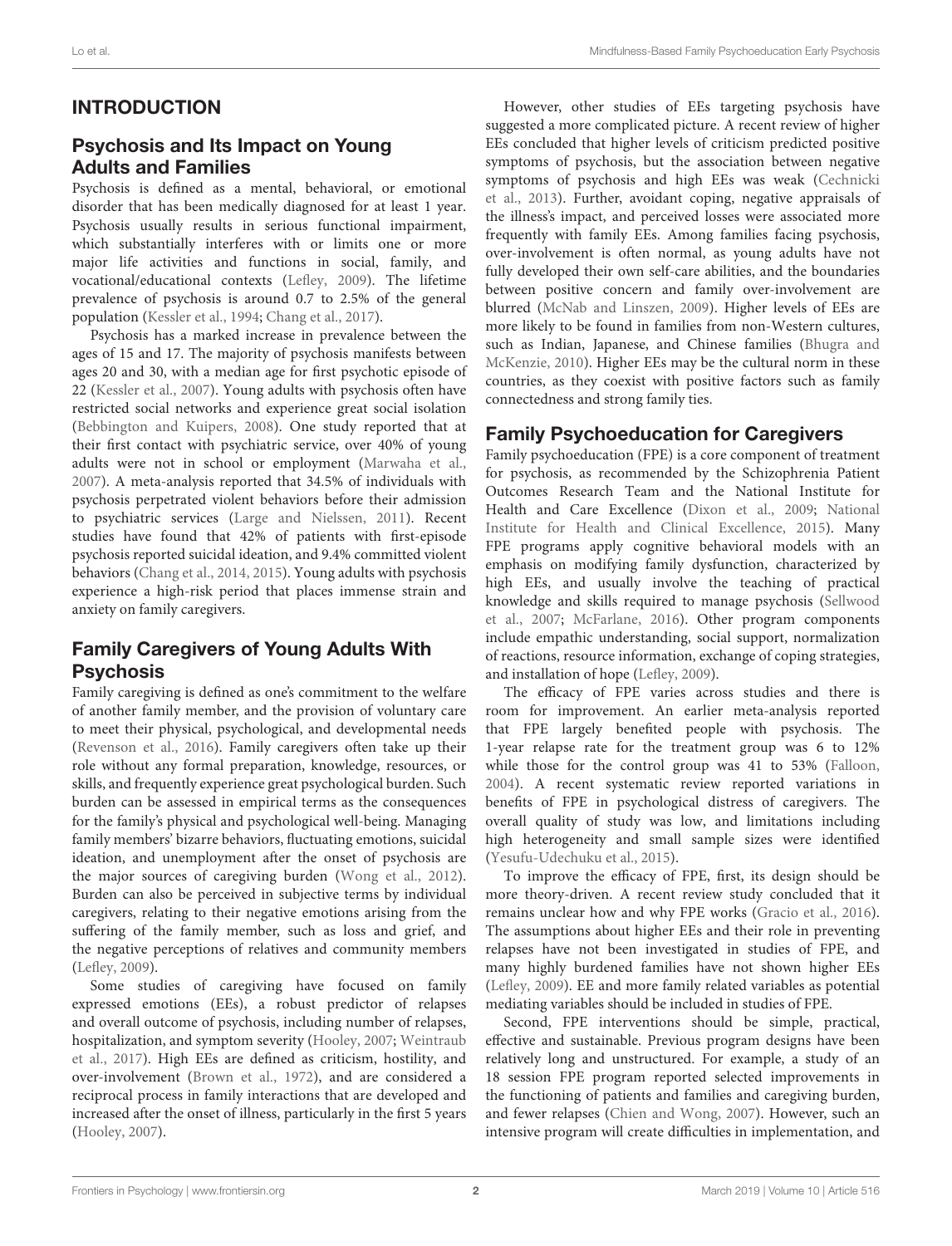families were burdened by participating in such an intensive program [\(Glynn,](#page-12-12) [2012\)](#page-12-12).

Third, developmental needs and cultural issues for psychosis should be included as a guiding theoretical model [\(McNab and](#page-12-7) [Linszen,](#page-12-7) [2009\)](#page-12-7). The management of young adults with psychosis is beyond the comprehension of most parents, particularly from Chinese or East Asian societies, who often pre-occupied about their obligation to raise, or support a healthy and successful child, and experience strong sense of loss, guilt, and frustration for not being able to help the young people to fully resume their premorbid functioning [\(Wong,](#page-13-4) [2000\)](#page-13-4). Reduced caregiving burden has been associated with the acceptance of the patient's behaviors, illness course and caregiver's own social functioning [\(Magliano et al.,](#page-12-13) [2005\)](#page-12-13). Therefore in a FPE, it might be beneficial to promote the quality of non-attachment in caregiving, which is defined by an absence of holding, or a fixation on desirable values or behaviors as determined [\(Sahdra and Shaver,](#page-13-5) [2013\)](#page-13-5). Besides, based on a new conception of recovery for psychosis, families can be strengthened in finding hope and commitment through building new self-identities for young adults, and being involved in developing meaningful goals and strengths, beyond the label of mental patients and achieving symptom control and medication compliance [\(Davidson et al.,](#page-11-9) [2005\)](#page-11-9).

# Mindfulness-Based Intervention and Its Application in Families

Mindfulness-based interventions (MBIs) have been widely adopted as an evidence-based approach in supporting people with chronic medical conditions [\(Bohlmeijer et al.,](#page-11-10) [2010\)](#page-11-10). Mindfulness is defined as paying attention, non-judgmentally, to the present moment [\(Kabat-Zinn,](#page-12-14) [2013\)](#page-12-14). In MBI, instructors provide guided training on mindfulness exercises, including body scan, stretching, and mindful sitting. An inquiry into participant needs is followed by an exploration of their personal experiences. New insights and understandings about participants' reactions to stress are addressed.

Mindfulness-based intervention originates from a stress and coping model for individuals with chronic conditions [\(Kabat-Zinn,](#page-12-14) [2013;](#page-12-14) [Segal et al.,](#page-13-6) [2013\)](#page-13-6). It can improve their attention, promote tolerance of unpleasant sensations and feelings, and facilitate cognitive changes and effective coping, and all these benefits may be helpful in supporting the caregivers in managing the caregiving burden and EE. A recent review suggests the mindfulness role of adaptive emotion regulation that MBI can reduce intensity of emotional distress, enhance emotional recovery, reduced negative self-referential processing, and promote the engagement in goal-directed behaviors [\(Roemer](#page-13-7) [et al.,](#page-13-7) [2015\)](#page-13-7). In dynamic bi-directional relationships in caregiving, family caregivers experience stress arising from monitoring psychotic symptoms and alerting the young people with psychosis who has impaired insights about their own care needs [\(McNab and Linszen,](#page-12-7) [2009\)](#page-12-7). Moreover, the entire family often experiences the spill-over effect of the psychosis, as the original functioning of all other members are frequently disrupted, and caregivers may feel overwhelmed in their anxieties and diminished abilities to cope [\(Quah,](#page-12-15) [2015\)](#page-12-15).

Some studies have applied MBI to parents or caregivers and suggested it can benefit participant's family systems. 86 parents of children with mixed psychiatric diagnoses were recruited in a non-randomized clinical trial of a MBI. Improvements were found not only in the mental health symptoms of both the children and their parents, but also in parenting behaviors, and parental stress [\(Bögels et al.,](#page-11-11) [2014\)](#page-11-11). This study included outcomes of caregivers, care recipients, and quality in caregiving but two major limitations were lacking randomization and the heterogeneity of the sample. A study of 40 wives of people with schizophrenia reported that compared with those in control group receiving no intervention MBP participants had a higher level of resilience, but other clinical outcomes of the caregivers and people with psychosis were not included [\(Solati,](#page-13-8) [2017\)](#page-13-8). More studies were based on parents or caregivers mixed medical conditions using MBI. For example, 141 caregivers of persons with chronic conditions were randomized into mindfulness-based stress reduction program or self-help control group. Participants reported reduction in depressive and anxiety symptoms, self-efficacy and mindfulness [\(Hou et al.,](#page-12-16) [2014\)](#page-12-16). Although such rigorous study give support to the effectiveness of MBI, outcomes of the care recipients are not included in the study design and we cannot be certain whether MBI can benefit the family members who did not participate in the intervention directly.

A brief mindfulness-based family psychoeducation (MBFPE) for first episode psychosis is developed and a randomized controlled trial of the MBFPE with an active control group will be conducted. The MBFPE will be offered to caregivers only but outcomes of young people with psychosis will also be investigated. Mindfulness is consistent with a holistic view of recovery. Caregivers may learn to appreciate and incorporate the key recovery principles of recovery such as self-determination, resilience, respect, and hope [\(Davis and Kurzban,](#page-11-12) [2012;](#page-11-12) [Murray](#page-12-17) [et al.,](#page-12-17) [2017\)](#page-12-17) and positive indicators of recovery will be included as one of the outcome measures in this study.

As the theoretical underpinning for applying mindfulness in family caregiving is emerging, there is a call for studies of MBI that specified clear targets of intervention that can investigate and generate knowledge about mechanisms of change [\(Dimidjian](#page-11-13) [and Segal,](#page-11-13) [2015\)](#page-11-13). This study may contribute additional evidences of applying MBI in families as well as the change mechanism of caregiving process. The mediating effects of interpersonal mindfulness, EE, and non-attachment will be explored: first, inspired by on the positive outcome on interpersonal mindfulness in some recent studies (Lo et al., in press), we shall test whether caregivers' mindfulness can be improved after MBI and whether it will mediate the changes of other outcomes. Second, as studies have selected emotion regulation as a change mechanism of mindfulness [\(Gratz and Tull,](#page-12-18) [2010;](#page-12-18) [Roemer](#page-13-7) [et al.,](#page-13-7) [2015\)](#page-13-7), we explore if MBI can reduce EEs that can lead to reduction of caregiver burden, other positive and negative mental health indicators and improvements in overall family functioning. Finally, caregivers may have potential benefits in cognitive flexibility in MBI. In view of the mediating effect of over-attachment in the change of anxiety and depression in MBI [\(Lo et al.,](#page-12-19) [2013\)](#page-12-19), we investigate the role of non-attachment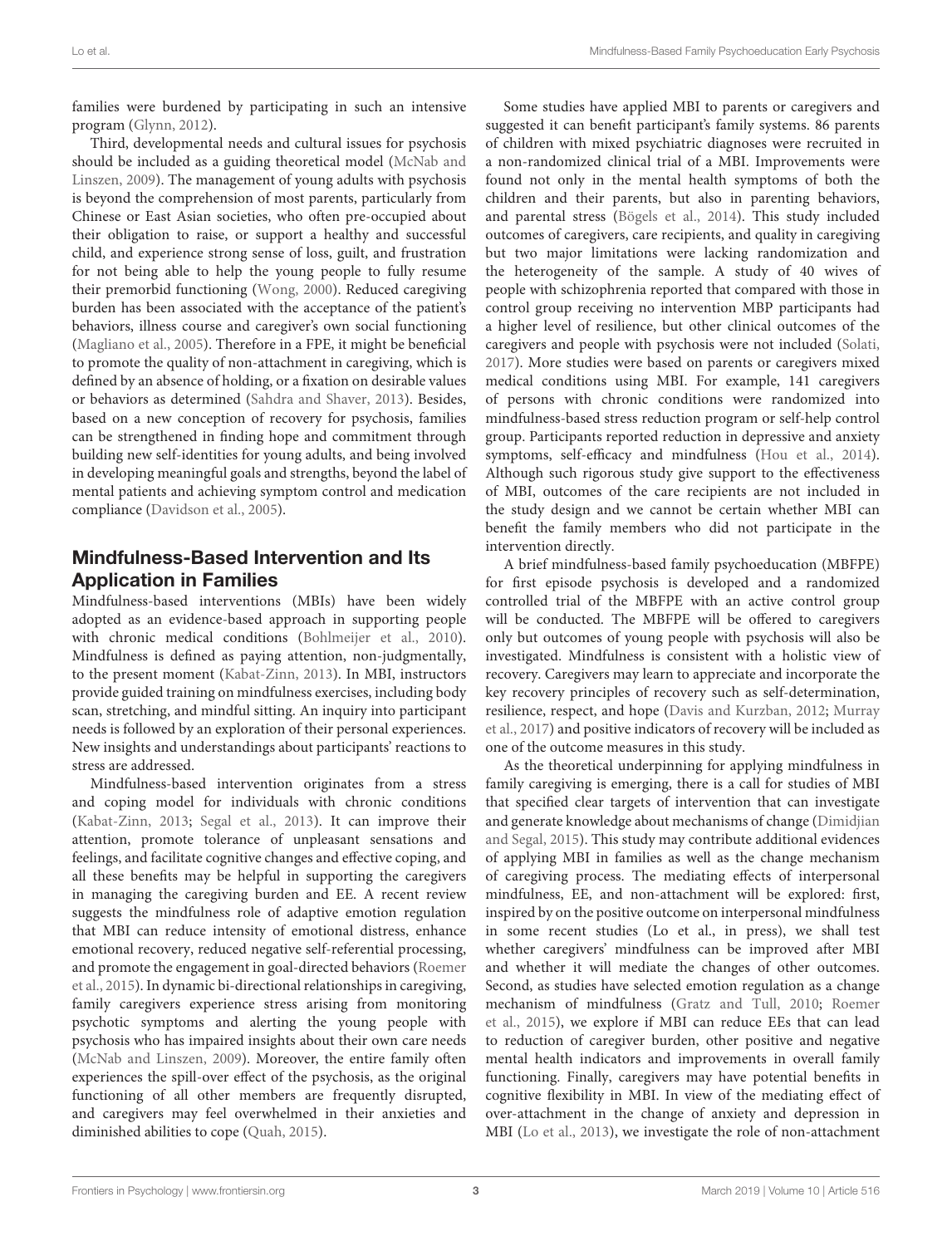in the outcomes of MBFPE in this study [\(Sahdra et al.,](#page-13-9) [2010;](#page-13-9) [Jansen et al.,](#page-12-20) [2015,](#page-12-20) [2017\)](#page-12-21).

# **Objectives**

The current study will test the following three hypotheses based on the literature:

- (i) Caregivers who participate in a MBFPE program will experience less caregiving burden, less anxiety and depressive symptoms, less physical distress, more positive caregiving experiences, higher levels of interpersonal mindfulness, higher levels of well-being, higher levels of perceived family functioning, higher levels of non-attachment, and less unplanned medical consultations than FPE participants.
- (ii) Young adults will report reduced psychiatric symptoms, higher levels of recovery, lower EEs, and less days in hospitalization after their caregivers' participation in MBFPE than FPE.
- (iii) Improvements in interpersonal mindfulness, EE, and non-attachment will mediate improvements in caregiving burden and other outcomes in caregivers and adults with psychosis.

The embedded use of Photovoice in the intervention will add knowledge about experience of caregivers for further improvements in FPE and MBI.

# MATERIALS AND EQUIPMENT

# Study Design

This study will be a multi-site randomized controlled trial, with a mixed-methods design. The effects of the intervention will be tested using a two-arm randomized controlled trial, comparing the MBFPE (arm 1) to an ordinary FPE (arm 2). Assessments will be made before the intervention (T1), after the intervention (T2), and at 9-month follow-up (T3). The program effects will be tested using both between-subject differences (comparison of the two arms) and within-subject differences (comparison of measures at T1, T2, and T3).

Both MBFPE and FPE include 1 h psychoeducation video that has been standardized for implementation. Another 1 h is used for mindfulness training in arm 1 and for sharing and discussion in arm 2. The strengths of this study is the use of an active control group in arm 2. If hypotheses 1 and 2 are supported, it will offer a strong evidence that a brief 6-h mindfulness training can produce additional effects to ordinary psychoeducation programs.

# **Participants**

# Sample Size Estimation

As no similar study has been conducted, the sample size calculation is based on a study of a MBI for parents of children with developmental disabilities, in which an effect size of 0.65 in stress [\(Lo et al.,](#page-12-22) [2017\)](#page-12-22), with an estimation of an effect size of 0.15 for arm 2. For a two-tailed  $\alpha$  error of 5%, an 80% power, and a test of two independent groups, the required

sample size will be 128 participants for two arms [\(Cohen,](#page-11-14) [1988\)](#page-11-14). We further adjust the sample size based on an estimation of drop-out rate and intra-class correlation. The estimated dropout rate of 15% is based on two local studies of MBIs [\(Hou](#page-12-16) [et al.,](#page-12-16) [2014;](#page-12-16) [Lo et al.,](#page-12-22) [2017\)](#page-12-22). The estimated intra-class correlation of 0.07 is based on the first author's two recent mindfulness multi-site studies, in which the intra-class correlation ranged from 0 to 0.07, and related studies in Western contexts [\(Adams](#page-11-15) [et al.,](#page-11-15) [2004;](#page-11-15) [Lo et al.,](#page-12-22) [2017\)](#page-12-22). 300 caregivers will be recruited for this study. A flowchart of the study's planned recruitment and implementation is illustrated in **[Figure 1](#page-5-0)**.

# Recruitment Process

The study will be based on convenience sampling, as it is not possible to collect a full list of young adults with psychosis and caregivers due to confidentiality of medical records and personal data. The study inclusion criteria are as follows: (1) caregivers of a young adult under the age of 35 who has experienced first episode psychosis in the last 3 years. Psychosis include Schizophrenia Spectrum and other psychotic disorders and bipolar and related disorders in Diagnostic and Statistical Manual of Mental Disorders, 5th Edn (DSM-5; [American Psychiatric Association,](#page-11-16) [2013\)](#page-11-16); (2) caregivers who have offered care to the young adult for at least 1 year; (3) young people with the capacity to provide informed consent and to respond the questions in assessment interviews. The exclusion criteria are as follows: (1) caregivers who have been diagnosed with psychosis or developmental disabilities, such as intellectual disabilities, which may cause difficulties in comprehending the content of the program; (2) caregivers or young adults who refuse to participate in regular psychiatric consultations.

The research project "Family Psychoeducation for Psychosis" will be announced and promoted in all psychiatric units of the Hospital Authority, by psychiatrists in private practice, local school social work and youth mental health services, and student counseling services in all tertiary education institutions via emails and mailed project leaflets. Three integrated mental health service NGOs and one mental health hospital will participate in the study by assisting with its promotion, recruitment, program implementation, and data collection. The service centers and the University of the Principal Investigator are located at the north-western, middle, and eastern districts with convenient public transportation and all caregivers living in the city can reach one of these sites within 1 h.

All interested caregivers will be invited to participate in a briefing session, in which the rationale of the study and components of FPE will be explained. Both arms will be referred to as a "Family Psychoeducation Program," and the term "mindfulness" will not be used for arm 1, to minimize the potential placebo effect. After they indicate their intentions to participate in the study, written consent forms will be distributed and collected from the caregiver. During the briefing session, the research team will explain the invitation of young adults with psychosis in the study so that they may choose to prepare their family members about the arrangement. A research team member will initiate follow-up contacts with the young adults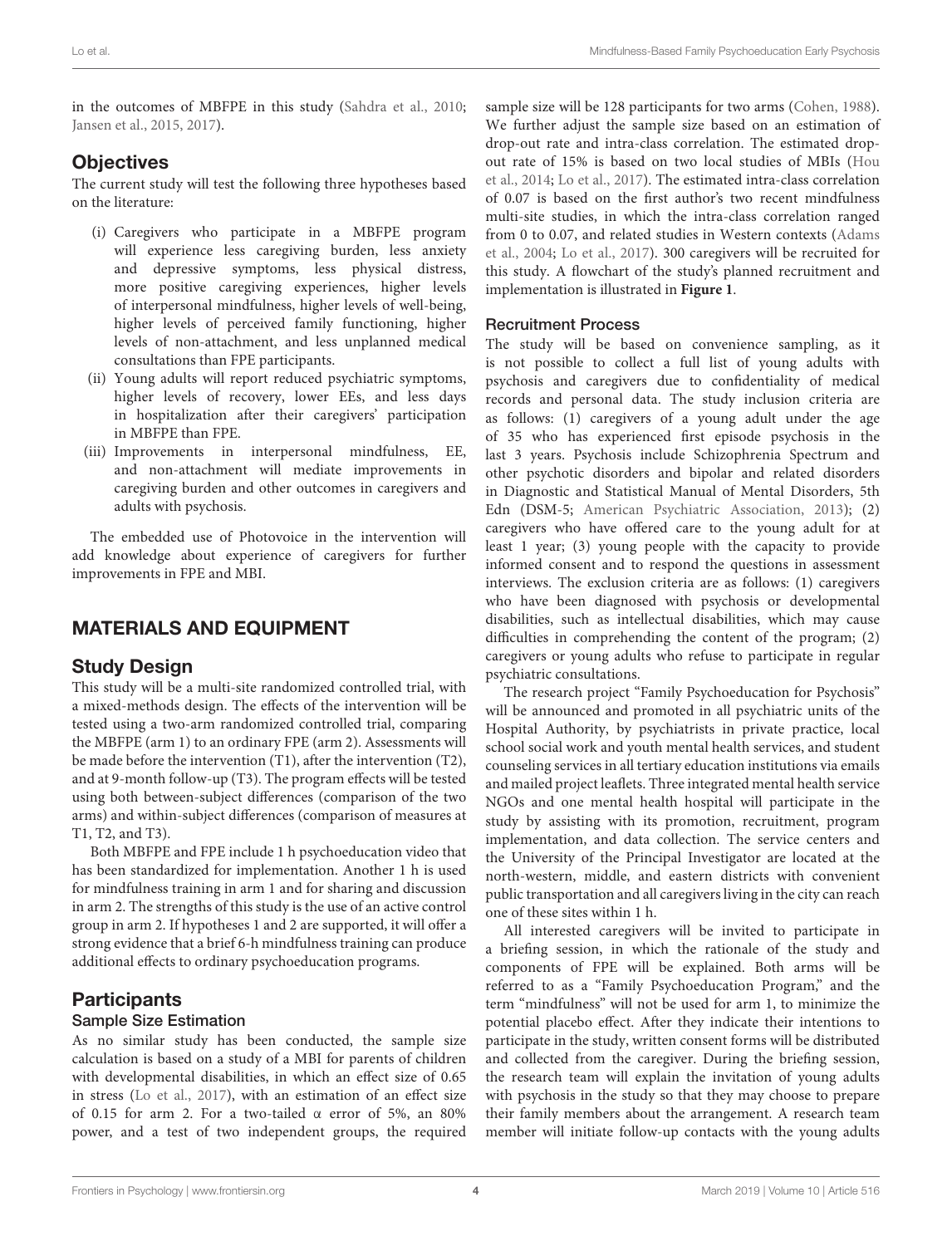with psychosis and invite them to participate in this study. It will be emphasized that the participation of study is independent from the mental health care he received from collaborators, if suitable, and they have the rights to withdraw from the study at any time without negative consequences. Priority will be given to caregivers if their young adults with psychosis agree to participate in the assessment. Social workers from the NGO collaborators will provide standard care to the selected young adults, and encourage them to participate in the study. Research assistants will administer the random assignment using computer generated programming, and treatment allocation will be blinded to the participants. The participants will be randomly assigned to the MBFPE (arm 1), or ordinary FPE (arm 2) conditions. However, to ensure the use of blinding in the project, all collaborators who are involved in promotion and recruitment and the assessors of young people outcomes will not be involved in the randomization and program implementation.

In order to improve the attrition rate and the intention to participate the study at all three time points, cash remuneration coupons of HKD100 (about USD12) will be provided to caregivers at T2 and T3. HKD200 (about USD25) coupon will be provided to young adults who complete the study at T1, T2, and T3. Offering cash remuneration coupon is an incentive to research participants and is commonly adopted as a strategy to enhance recruitment and enable them to participate in the study without financial sacrifice [\(Grady,](#page-12-23) [2005\)](#page-12-23). The underlying ethical concerns are researchers and collaborators should not influence the participants or force people to participate in the studies with coercion through the use of excessive incentive [\(Largent and Lynch,](#page-12-24) [2017\)](#page-12-24). All researcher team members including collaborators should be clear about the research ethics that participants are free to participate and to withdraw from the study at any time without any negative consequences. In reality, a significant proportion of the caregivers and young

<span id="page-5-0"></span>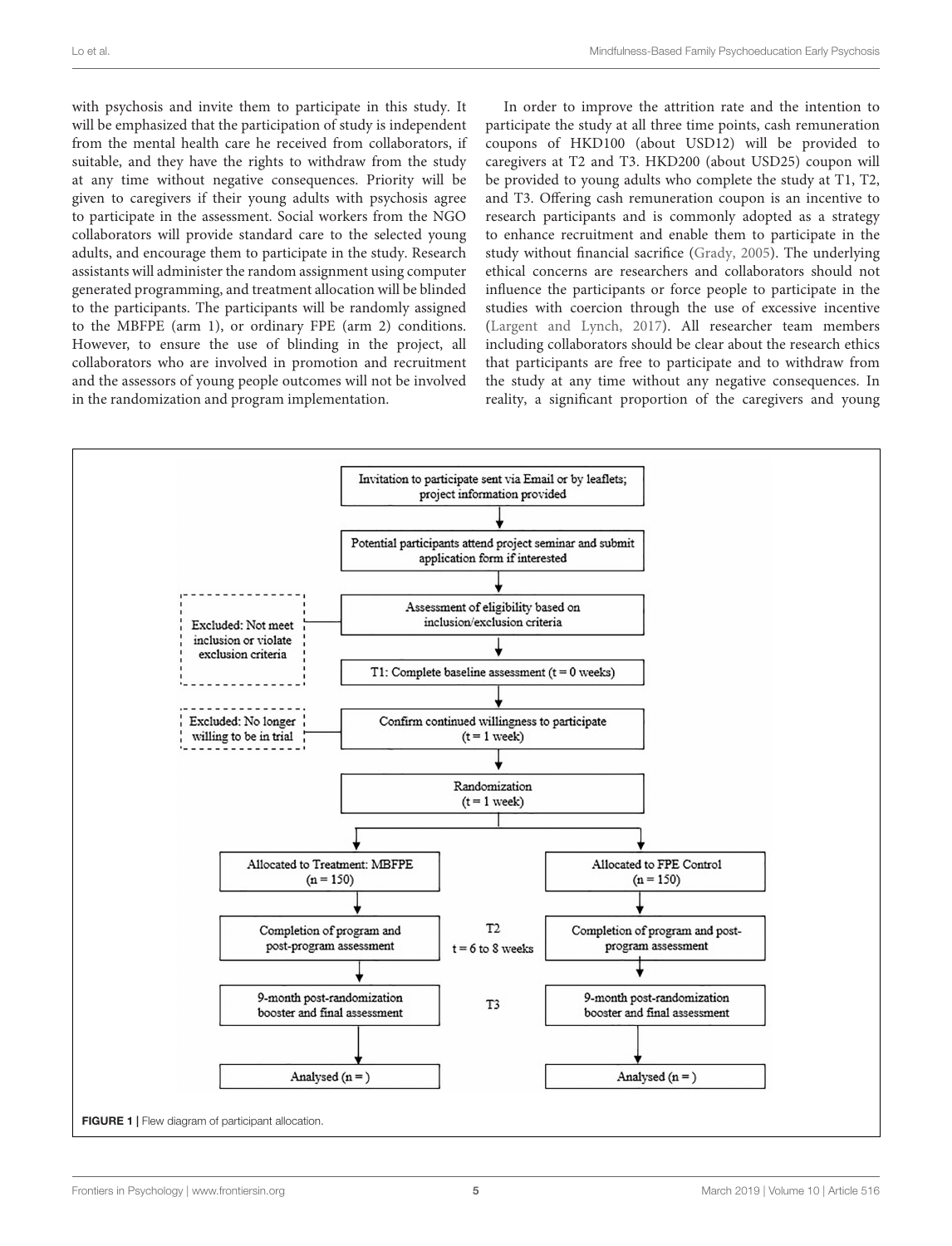

<span id="page-6-0"></span>adults are homemakers, unemployed, or students with no or limited income. Cash coupons should be offered to offset their cost to participate in the study [\(VanderWalde and Kurzban,](#page-13-10) [2011\)](#page-13-10). The amount of cash coupon are set within nominal standard according the living standard in the city that the study is conducted.

# Measures

All proposed outcomes, mediators and measures are illustrated in **[Figure 2](#page-6-0)**.

# Primary Outcome Variable

### **Caregivers' burden**

The Zarit Burden Interview is a 22-item measure of caregivers' perceived stress level (ZBI; [Zarit et al.,](#page-13-11) [1980\)](#page-13-11). The degree of burden is measured across areas including health, psychological well-being, finances, social life, and relationship with the patient. Sample items include "Do you feel that because of the time you spend with your relative, you don't have time for yourself?" and "Do you feel that you have lost control of your life since your relative's illness?" The caregivers will be asked to indicate the

level of discomfort surrounding this question by choosing an answer ranging from 0 "not at all" to 4 "extremely." The total score range is from 0 to 88. The scale has been validated among caregivers of patients with schizophrenia in Chinese with a high internal consistency (Cronbach's alpha) of 0.88 [\(Tang et al.,](#page-13-12) [2017\)](#page-13-12).

# Secondary Outcome Variables

### **Caregiving experiences**

The Experience of Caregiving Inventory (ECI; [Szmukler et al.,](#page-13-13) [1996\)](#page-13-13) will be used to measure the caregiving experiences. Three subscales are selected in relation to the purposes of this study: stigma (e.g., "feeling unable to tell anyone of the illness," five items), effects on the family (e.g., "How his/her illness affects special family events," seven items), and positive experience in caregiving (e.g., "I have discovered strengths in myself," 14 items). The stigma score can range from 0 (no experience of stigma) to 20 (strong experience of stigma). The effects on the family score can range from 0 (no negative effects on the family) to 28 (strong negative effects on the family). The positive experience score can range from 0 (no positive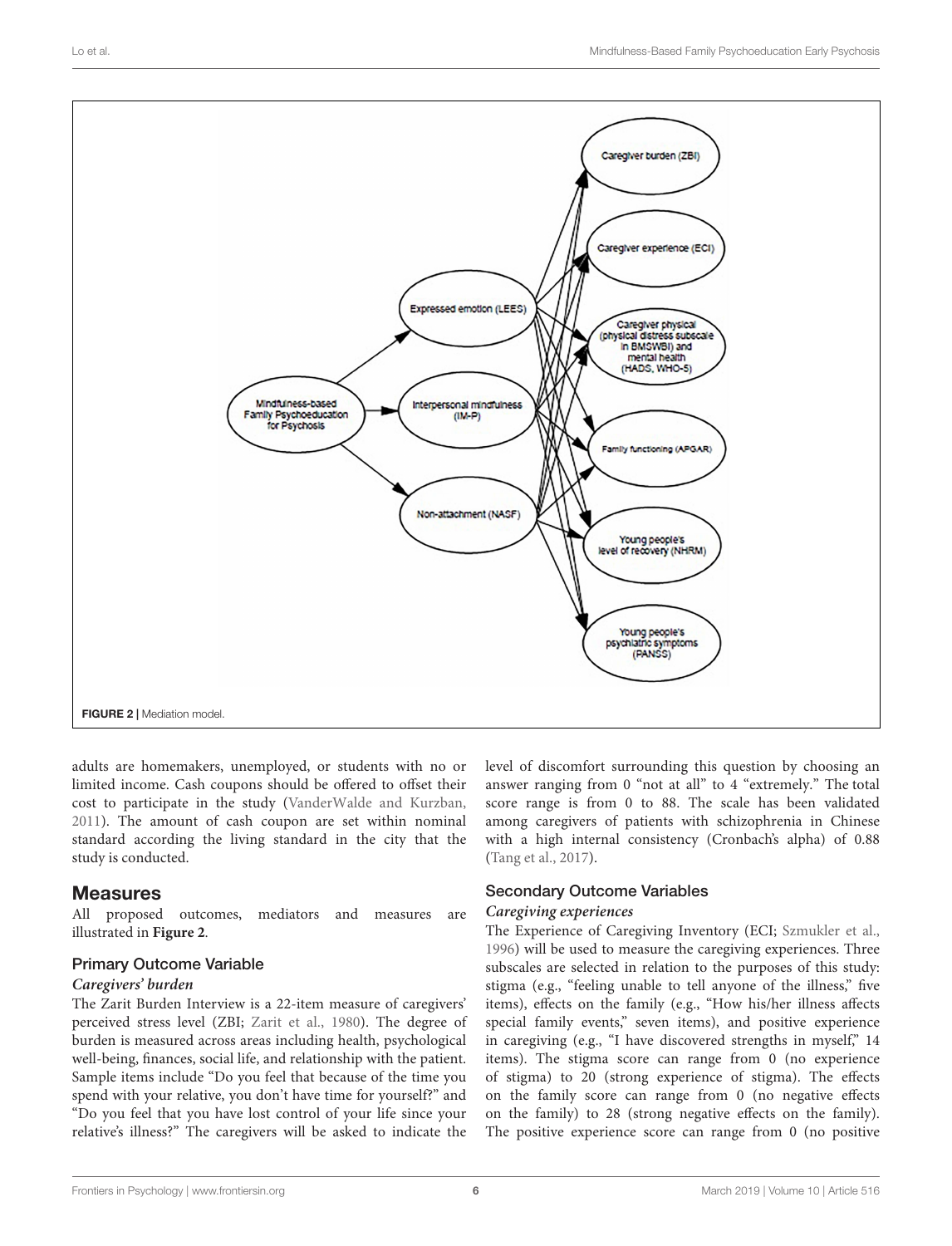experience in caregiving) to 56 (strong positive experience in caregiving). ECI has been validated among Chinese caregivers with internal consistencies from 0.75 to 0.85 for selected subscales [\(Lau and Pang,](#page-12-25) [2007\)](#page-12-25).

### **Caregivers' physical health**

The 14-item physical distress subscale in the Body-Mind-Spirit Well-Being Inventory (BMSWBI; [Ng et al.,](#page-12-26) [2005\)](#page-12-26) will be used to measure caregivers' physical health. It includes symptoms of physical distress such as headache, chest pain, and fatigue. Participants rate their level of physical distress in the past week, from 0 "no distress at all" to 10 "extreme distress." The total score for physical health can range from 0 (no distress) to 140 (high distress). The physical distress subscale of BMSWBI showed a high internal consistency of 0.87 [\(Ng et al.,](#page-12-26) [2005\)](#page-12-26).

### **Caregivers' mental health symptoms**

The Hospital Anxiety and Depression Scale is selected to measure the caregivers' mental health symptoms (HADS; [Zigmond and](#page-13-14) [Snaith,](#page-13-14) [1983\)](#page-13-14). Caregivers rate their symptoms from 0 "low" to 4 "severe," and the anxiety and depression symptoms score can range from 0 to 21. HADS was validated and the internal consistencies for anxiety and depression subscales were 0.77 and 0.82 respectively [\(Leung et al.,](#page-12-27) [1999\)](#page-12-27).

# **Caregivers' well-being**

The WHO-5 Well-Being Index [\(Johansen,](#page-12-28) [1998\)](#page-12-28) is a well-validated measure of psychological well-being. It includes five positive well-being statements (e.g., "my daily life has been filled with things that interest me"). Caregivers will be asked to indicate their degree of well-being in the past 2 weeks, from 0 "at no time" to 5 "all of the time." The total score can range from 0 to 25, with higher scores indicating a better subjective perception of well-being. The WHO-5 has been validated in a Chinese sample with a high internal consistency of 0.86 [\(Kong et al.,](#page-12-29) [2016\)](#page-12-29).

# **Caregivers' perceived family functioning**

The Family APGAR Scale [\(Smilkstein et al.,](#page-13-15) [1982\)](#page-13-15) is a validated 5-item measure of perceived family functioning, with five dimensions of family functioning including adaptation, partnership, growth, affection, and resolve. A sample item is "I am satisfied with the way my family expresses affection and responds to my emotions, such as anger, sorrow, and love." The caregivers are invited to rate their perceived family functioning from 0 "hardly ever" to 2 "almost always." The total score can range from 0 to 10, with higher scores indicating better perceived family functioning. The Family APGAR has been widely adopted in Chinese samples and a high internal consistency of 0.91 was reported in a recent study [\(Nan et al.,](#page-12-30) [2013\)](#page-12-30).

# **Caregivers' interpersonal mindfulness**

The Interpersonal Mindfulness in Parenting Scale is a measure of interpersonal mindfulness for parents (IM-P; [Duncan,](#page-12-31) [2007\)](#page-12-31). The Chinese version of IM-P is well-validated with four subscales including compassion for child (seven items), emotional awareness in parenting (six items), non-judgmental acceptance in parenting (six items) and listening with full awareness (four items) [\(Lo et al.,](#page-12-32) [2018\)](#page-12-32). Samples items include "I try to be understanding and patient with my family member

when he/she is having a hard time" and "When my family member does something that upsets me, I try to keep my emotions in balance." The total score can range from 23 to 115, with higher scores indicating a higher level of interpersonal mindfulness in caregiving. The overall internal consistencies of Chinese version of IM-P was 0.85 and those of four subscales are 0.70 and 0.84 [\(Lo et al.,](#page-12-32) [2018\)](#page-12-32).

### **Caregivers' non-attachment**

The Non-Attachment Scale was developed to measure a general state of being psychologically and socially adaptive [\(Sahdra](#page-13-9) [et al.,](#page-13-9) [2010\)](#page-13-9). The Chinese short form of the Non-Attachment Scale (NAS-SF) has eight items, and caregivers will be asked to rate each item from 1 "strongly disagree" to 6 "strongly agree" [\(Chio et al.,](#page-11-17) [2018\)](#page-11-17). A sample item is "I can accept the flow of events in my life without hanging onto them or pushing them away." The total score can range from 8 to 48, with higher scores indicating a higher level of nonattachment, and a high internal consistency of 0.91 was reported [\(Chio et al.,](#page-11-17) [2018\)](#page-11-17).

# **Young adult's level of recovery**

The Mental Health Recovery Measure [\(Young and Bullock,](#page-13-16) [2005\)](#page-13-16) is a 30-item measure of young adults' mental health recovery relating to their experience in psychosis. It provides a comprehensive evaluation of the recovery experience from a young adult's perspective, without measuring psychiatric symptoms. The items cover positive dimensions in recovery including overcoming stuckness, self-empowerment, learning and self-redefinition, basic functioning, overall well-being, new potential, advocacy/enrichment, and spirituality. Each item records the young adult's level of agreement on a five-point scale  $(1 = totally distance to 5 = totally agree)$ . Sample items include "The way I think about things helps me to achieve my goals" and "Even though I may still have problems, I value myself as a person of worth." The total score can range from 30 to 150, with higher scores indicating a higher level of recovery, and a high internal consistency of 0.93 was reported in a Chinese scale validation study [\(Ye et al.,](#page-13-17) [2013\)](#page-13-17).

# **Young adult's family expressed emotions**

The Level of Expressed Emotion Scale (LEES; [Cole and Kazarian,](#page-11-18) [1988\)](#page-11-18) is a validated 12-item measure of family EEs. This measure is based on self-reports from young adults with psychosis, with subscales in criticism (four items), hostility (four items), and over-involvement (four items). Sample items include "My family members often accuse me of making things up when I'm not feeling well" and "My family members insist on knowing where I'm going." The youths will be asked to rate each item on a five-point scale  $(1 =$  totally disagree to  $4 =$  totally agree). Criticism, hostility and over-involvement sub-scores can range from 4 (low EE) to 16 (high EE). The three subscale scores are summed to compute a total score for family EEs. A recent Chinese study of LEES reported participants over cut-off points showed a 6.3 times elevated 12-month relapse rate compared with the counterparts [\(Ng et al.,](#page-12-33) [2019\)](#page-12-33). The internal consistency of the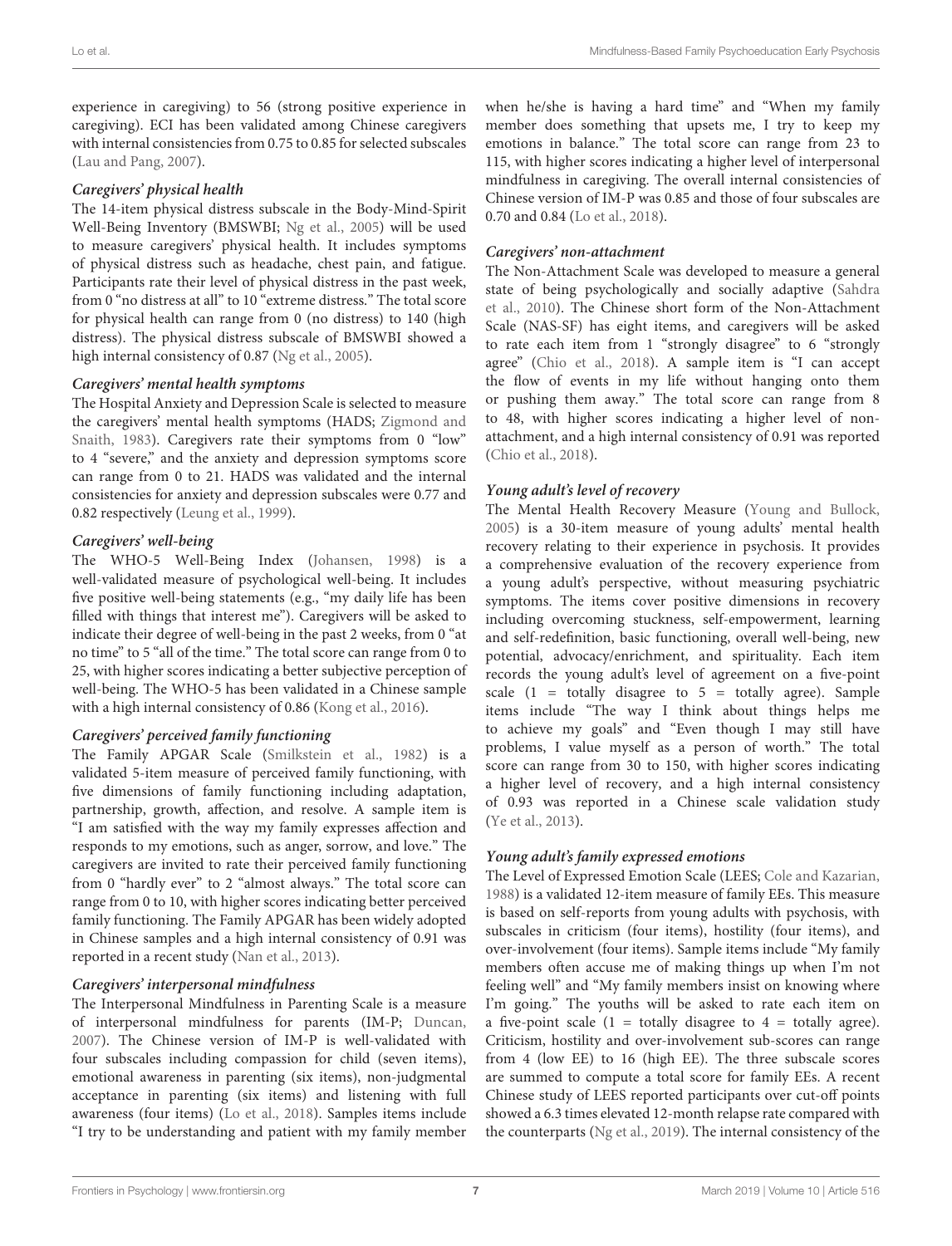whole LEES was 0.84 and the three subscales were 0.75 to 0.77 [\(Ng and Sun,](#page-12-34) [2011\)](#page-12-34).

### **Young adult's psychiatric symptoms**

The Positive and Negative Syndrome Scale is a measure of psychiatric symptoms (PANSS; [Kay et al.,](#page-12-35) [1987;](#page-12-35) [Chen et al.,](#page-11-19) [2005\)](#page-11-19). An independent research assistant with at least 3 years of mental health practice experience will rate the young adult' scores after a clinical interview. The scale includes seven items for positive symptoms (e.g., delusions), seven items for negative symptoms (e.g., blunted affect), and 14 items for general psychopathology (e.g., lack of judgment and insight). The positive and negative symptom subscale scores can range from 7 (less severe) to 49 (very severe). The general psychopathology subscale score can range from 16 (less severe) to 112 (very severe). The internal consistencies of PANSS based on Chinese samples were 0.73 to 0.84 [\(Chan et al.,](#page-11-20) [2004\)](#page-11-20).

### **Other behavioral indicators**

Caregivers' unplanned medical consultations and young adults' days spent hospitalized will be recorded.

# Stepwise Procedures

### Program Planning and Training

The themes and content of arms 1 and 2 are summarized in **[Table 1](#page-9-0)**. For MBFPE (arm 1), 1-h mindfulness training is infused with 1-h FPE. For ordinary FPE (arm 2), the entire session is reserved for knowledge and skills about managing psychosis, and for mutual support. Both programs include understanding psychosis, medication, treatment management, mental health service collaboration, attention to caregivers' experiences and distress, strategies for improving communication and problem-solving, and crisis planning, based on best practices for working with psychosis [\(Froggatt et al.,](#page-12-36) [2007;](#page-12-36) [McNab and](#page-12-7) [Linszen,](#page-12-7) [2009\)](#page-12-7). Both arms will involve six sessions, with a total contact time of 12 h. Arm 1 includes 10 min of daily mindfulness homework. The research team has produced a psychoeducation video that covers these key topics. It includes mini-lectures by multi-disciplinary professionals including a psychiatrist, a clinical psychologist, two psychiatric nurses, an occupational therapist, several social workers, and sharing from caregivers and peer support workers who are young adults in recovery and have been involved in community education. The video will be supplemented by discussion and sharing for participants. Protocols have been developed and refined based on feedback from instructors, participants, and NGO social workers in the pilot study.

Instructors for arm 1 will require basic professional training in MBI, plus regular personal mindfulness practice and at least 2 years of experience in conducting mindfulness-based programs. Instructors for arm 2 will be mental health professionals with practical experience working with psychosis for over 2 years.

# Implementation and Quantitative Data Collection

After the first assessment (T1), caregivers who meet the inclusion criteria will be randomized into an MBFPE (arm 1) or an ordinary FPE (arm 2). After the intervention, participants in both arms will complete the second assessment (T2). Both arms will be delivered

in group format, with 12 to 18 caregivers in each group. Programs will be conducted at NGO service centers or in the psychiatric unit of a public hospital. At 9-month post-randomization (T3) will be offered as a booster and final assessment for both arms.

### Intervention Fidelity

To ensure intervention fidelity, all program sessions will be audio-recorded and an independent rater will listen to 20% of the clips (randomly selected) and assess whether each element in the intervention protocol has been implemented consistently. All raters shared same qualifications of the instructors. Higher concordance rates will signify greater fidelity to the intervention protocol, which will be carefully monitored throughout the study. The treatment fidelity of arm 1 will be further assessed using the Mindfulness-based Interventions-Teaching Assessment Criteria Scale [\(Crane et al.,](#page-11-21) [2012\)](#page-11-21).

# Qualitative Data Collection

The embedded mixed-methods design to be used will examine the program outcomes through experimental design and explore the intervention process using the qualitative study method Photovoice. The quantitative data will be used to investigate the outcomes and effectiveness of the MBFPE, and to test whether it can attain positive changes for family caregivers and young adults with psychosis. A supplementary, qualitative, participatory action research method called Photovoice will be adopted to engage the participants to contribute to more candid and indepth knowledge of the caregiving process, and to explore the "processes" occurring during MBFPE and the follow-up period [\(Wang,](#page-13-18) [1999\)](#page-13-18). In the qualitative study, caregivers will contribute to offering a unique contextual understanding of the outcomes, and ideas, insights, suggestions, and questions that have not been adequately addressed in the literature. This will also ensure the internal validity of the intervention [\(Bryman,](#page-11-22) [2006\)](#page-11-22).

Photovoice, as qualitative method technique, can facilitate people to record and reflect about their strengths and concerns of about being a caregiver, to foster dialog about the caregiving process and personal experiences with MBPFE, by sharing ideas and discussions about their photos [\(Wang,](#page-13-18) [1999;](#page-13-18) [Ho et al.,](#page-12-37) [2011\)](#page-12-37). The procedures include the following: (1) in MBFPE sessions 2 to 5, the Photovoice themes will be included as homework assignments; (2) guidelines will be offered at the end of the sessions and participants will be encouraged to take pictures using their smartphones; (3) participants will write down their reflections on the images and share them in the following sessions, and send their pictures and reflections to the research team; (4) in subsequent sessions, time will be allocated for collaborative enquiry on the pictures and reflections. With the participants' consent, the pictures, reflections, and content of the in-session enquiries will be displayed. All participants will be involved in sharing and commenting on the pictures and reflections, in terms of both mindfulness and caregiving. (5) At T3, all pictures will be re-displayed and the participants will be invited to view their pictures, share additional reflections about their caregiving experience and participation in MBFPE, and highlight their reflections on MBPFE and caregiving.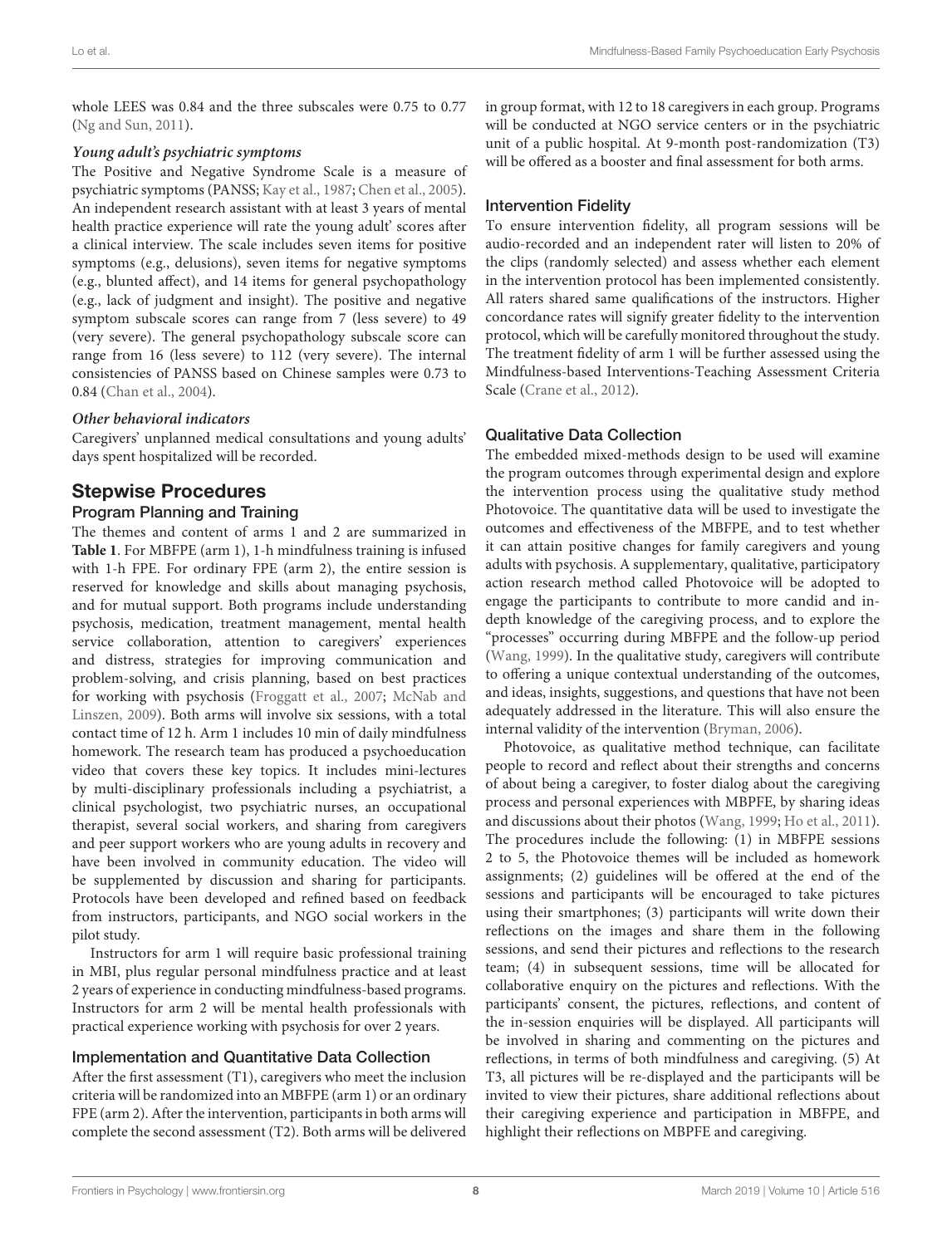| <b>Session themes</b>                                               | Mindfulness-based family psychoeducation (MBFBE)<br>(arm 1)                                                                                                                                                                                                                                                 | Family psychoeducation (FPE) (arm 2)                                                                                                                                                                                                                                             |
|---------------------------------------------------------------------|-------------------------------------------------------------------------------------------------------------------------------------------------------------------------------------------------------------------------------------------------------------------------------------------------------------|----------------------------------------------------------------------------------------------------------------------------------------------------------------------------------------------------------------------------------------------------------------------------------|
| Core process                                                        | Non-judgmental, collaborative inquiry, self-care                                                                                                                                                                                                                                                            | Knowledge sharing, problem-solving, mutual support                                                                                                                                                                                                                               |
| (1) Understanding the impact of<br>caregiving stress                | (a) Orientation to the program<br>(b) Mindfulness practice: mindful eating, body scan<br>(c) Video: caregiver's reaction of onset of SMI<br>(d) Discussion: awareness of the impact of caregiving on<br>body and mind<br>(e) Homework: body scan                                                            | (a) Orientation to the program<br>(b) Sharing and discussion: stress and reactivity in<br>caregiving<br>(c) Video: caregiver's reaction of onset of SMI<br>(d) Discussion: normalizing the reactions of caregiver stress                                                         |
| (2) The impact of psychosis to<br>young adults                      | (a) Mindfulness exercises: mindful stretching, mindful<br>walking<br>(b) Inquiry: mindfulness exercises<br>(c) Video show: understanding positive and negative<br>symptoms<br>(d) Homework: mindful stretching, 3 min breathing, and<br>photovoice (a pleasant moment)                                      | (a) Sharing and discussion: issues in handling symptoms<br>and behaviors of family member in recovery<br>(b) Video show: understanding positive and negative<br>symptoms<br>(c) Discussion: strategies on symptom management and<br>promoting recovery                           |
| (3) The experience of young<br>adults with psychosis in<br>recovery | (a) Mindfulness exercises: mindful sitting, mindful<br>communication<br>(b) Inquiry: mindfulness exercises and photovoice<br>(c) Video show: sharing of persons in recovery<br>(d) Homework: mindful sitting, 3 min breathing, and<br>photovoice (an unpleasant moment)                                     | (a) Sharing and discussion: goals and needs for holistic<br>recovery<br>(b) Video show: sharing of persons in recovery<br>(c) Discussion on understanding and communicating with<br>family members in recovery                                                                   |
| (4) The struggles of caregivers                                     | (a) Mindfulness exercises: mindfulness with difficult<br>moments, mindful communication<br>(b) Inquiry: mindfulness exercises and photovoice<br>(c) Video show: challenges in caregiving and self- care<br>(d) Homework: mindfulness with difficult moments, 3-min<br>breathing, and photovoice (my family) | (a) Sharing and discussion: stress and coping in caregiving<br>and difficulties in communicating with family members<br>with SMI<br>(b) Video show: challenges in caregiving and self-care<br>(c) Discussion on preventing compassion fatigue                                    |
| (5) The partnership with<br>multi-disciplinary team in<br>recovery  | (a) Mindfulness exercise: be-friending<br>(b) Inquiry: mindfulness exercise and photovoice<br>(c) Video show: understanding treatment and services for<br>adults with SMI<br>(d) Homework: be-friending, 3 min breathing, and<br>photovoice (recovery)                                                      | (a) Sharing and discussion: experiences and issues about<br>working with mental health professionals<br>(b) Video show: understanding treatment and services for<br>adults with SMI<br>(c) Discussion on strategies for promoting recovery and<br>partnership with professionals |
| (6) Review of learning                                              | (a) Mindfulness exercises: body scan, mindful sitting<br>(b) Inquiry: mindfulness exercises and photovoice<br>(c) Video show: relapse plan and management<br>(d) Review: what I learn in the program                                                                                                        | (a) Sharing and discussion: risk and relapse management<br>(b) Video show: relapse plan and management<br>(c) Review: what I learn in the program                                                                                                                                |
| (7) 9-month post-randomization<br>booster                           | Review: changes and benefits in mindfulness Inquiry:<br>photovoice                                                                                                                                                                                                                                          | Review: changes and benefits of the program                                                                                                                                                                                                                                      |

<span id="page-9-0"></span>TABLE 1 | Proposed intervention program outline: content of mindfulness-based family psychoeducation (MBFPE) (arm 1) and family psychoeducation (FPE) (arm 2).

# ANTICIPATED RESULTS

### Quantitative Data Analysis Intervention Effects

All analyses will be carried out according to the intent-to-treat approach [\(Moher et al.,](#page-12-38) [2010\)](#page-12-38). Missing values will be handled with multiple imputation procedure [\(Sterne et al.,](#page-13-19) [2009\)](#page-13-19). MANOVA will be used to evaluate the effects of the MBFPE (arm 1), relative to the FPE (arm 2), and the primary and secondary outcome measures will be analyzed. In addition to the immediate program effects, the outcomes measured at T2 and T3 will be compared, to assess whether maintenance effects are sustained at 9-month post-randomization.

Priority will be given to caregivers if their young people with psychosis agree to participate in the assessment. It is expected that at least half of the young people will participate in the study. The participation and attrition rates of the young adults will be monitored and analyzed at three time-points. Analysis will be conducted to compare the differences in outcomes between the group with and without young people's participation in terms of their background profile. If any significant difference is detected, implications and limitations in interpretation of the findings will be provided.

#### Qualitative Data Analysis

The author and the research team will apply grounded theory to analyze the Photovoice images, participants' reflections,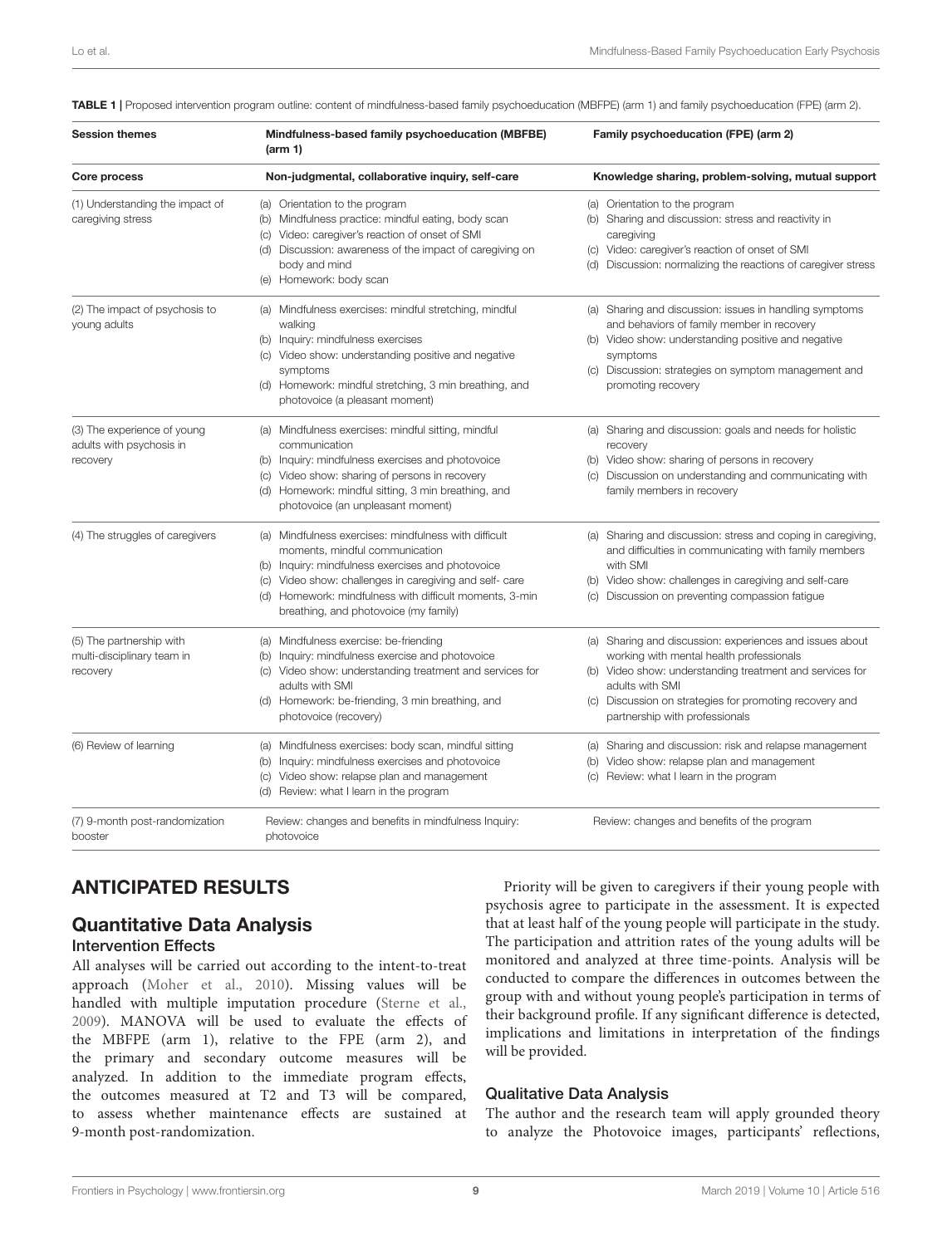and MBFPE transcripts [\(Padgett,](#page-12-39) [2008\)](#page-12-39). Conceptual categories will arise through the data interpretation. The process will encourage the research team to be reflexive about the prior interpretive frames, interests and research context, relationships with participants, and modes of generating and recording empirical materials in the process of analyses [\(Charmaz,](#page-11-23) [2006\)](#page-11-23). The team will watch the videotapes of the MBFPE sessions, and study the transcripts of themes, categories, and concepts generated during the Photovoice inquiries. The research team will share these reflections with the MBFPE instructors, and invite the participants to clarify, elaborate upon, and critique the interpretations. Using constant comparative method, the researcher is able to do what is necessary to develop a theory, through categorizing, coding, delineating categories and connecting them. The cycle of comparison and reflection on 'old' and 'new' material can be repeated several times [\(Boeije,](#page-11-24) [2002\)](#page-11-24). The first MBFPE session will be coded, followed by the second session, then the coding of the two sessions will be compared. The coding will be added to or altered throughout the study. Theoretical sampling will also be undertaken, to fill gaps in the analyses [\(Belgrave,](#page-11-25) [2014\)](#page-11-25).

Collaboration with community stakeholders and the democratization of knowledge construction are strategies for enhancing research credibility for participatory action research [\(Balazs and Morello-Frosch,](#page-11-26) [2013\)](#page-11-26). Through the analyses of Photovoice that will be contributed by caregivers, the research team members produce ideas of what and how mindfulness has been useful to caregivers to community stakeholders and share responsibility for the advancement of knowledge. Knowledge is constructed and improved by an open, collaborative workspace, and is democratized among caregivers, people with psychosis, mindfulness instructors, mental health professionals, and researchers [\(Scardamalia,](#page-13-20) [2002\)](#page-13-20). Social workers from the collaborating NGOs have been involved with the team since the pilot study, helping formulate the Photovoice procedure. The participants will contribute to the study by sharing their personal reflections during MBFPE, based on their pictures. During this process, the most salient features of these dialogs will be jointly determined by the instructor and the participants. Transcripts will be recorded and themes identified by the researchers. At T3, all pictures and the preliminary analysis will be discussed with all participants until concurrence on the coding and interpretations is reached between the researchers and participants. The participants will then be able to comment on the analysis findings. Further meetings between the research team members, and additional Photovoice sharing sessions for the mental health professionals will help to strengthen the reliability of the qualitative study findings and conclude the data analysis process.

# **DISCUSSION**

Family caregivers play a pivotal role in treatment and recovery of psychosis, as most people have their onset of illness in young adulthood and continue to live with their families. They often take up the caregiving burden without adequate knowledge and

support and studies have shown that over one-third of them experienced significant emotional distress such as depression [\(Chen et al.,](#page-11-27) [2016\)](#page-11-27). FPE has been reported to have positive outcomes, but many limitations have been identified, such as long duration and intensive design, and emphasis on benefits for patients but not caregivers. There have been calls for a time-limited but more cost-effective FPE program to mitigate their hardship under the looming realities of people with psychosis and their families.

We have developed a brief MBFPE program, to reduce caregivers' burden and promote young adult's recovery. In this study, we will conduct a randomized controlled trial of MBFPE to investigate the effects after intervention and at 9-month post-randomization using multiple outcome measures for both caregivers and young adults in recovery. The study will include multiple sites and 300 family caregivers will be randomly allocated to MBFPE or FPE. Successful completion of the study and confirmation of the hypotheses will contribute to the evidence on the effectiveness of MBFPE and MBIs. The low intensity of the intervention will provide a sustainable treatment option for policymakers, service providers, family caregivers, and other stakeholders. MBFPE may also be considered for common mental disorders such as major depressive disorder and obsessive compulsive disorder, as the caregivers of people with these mental health issues often suffer comparable stress levels [\(Renshaw et al.,](#page-12-40) [2005;](#page-12-40) [van Wijngaarden et al.,](#page-13-21) [2009\)](#page-13-21).

An additional qualitative approach Photovoice is selected to explore the complex family experiences and the benefits of mindfulness from the caregivers' personal perspectives. Caregivers can offer their voices about their burdens and how mindfulness can benefit families, through their involvement in a photo taking activity during the psychoeducation program. In this study, the data collection and analyses of Photovoice are embedded in the intervention. Further studies may explore the application of Photovoice or image-making activities to understand the impact of MBI.

We predict a major difficulty in the recruitment of young people with psychosis in this study. Some of them may refuse to participate in the study at the first stage and more may dropout in the follow-up period. Analysis will be conducted to compare the differences in outcomes between the group with and without young people's participation in terms of young people's profiles. If any significant difference is detected, implications in interpretation of findings and further studies will be discussed in study report and peer-reviewed publications. On the other hand, research team members and collaborators should be cautious about the mental health status of the young adults with psychosis and explain to them about the meaning of cash remuneration coupon with clarity. Under all circumstances they are free to participate and to withdraw from the study at any time with negative consequences.

# ETHICS STATEMENT

Ethical approval for this study has been obtained from the Human Subjects Ethics Sub-Committee of The Hong Kong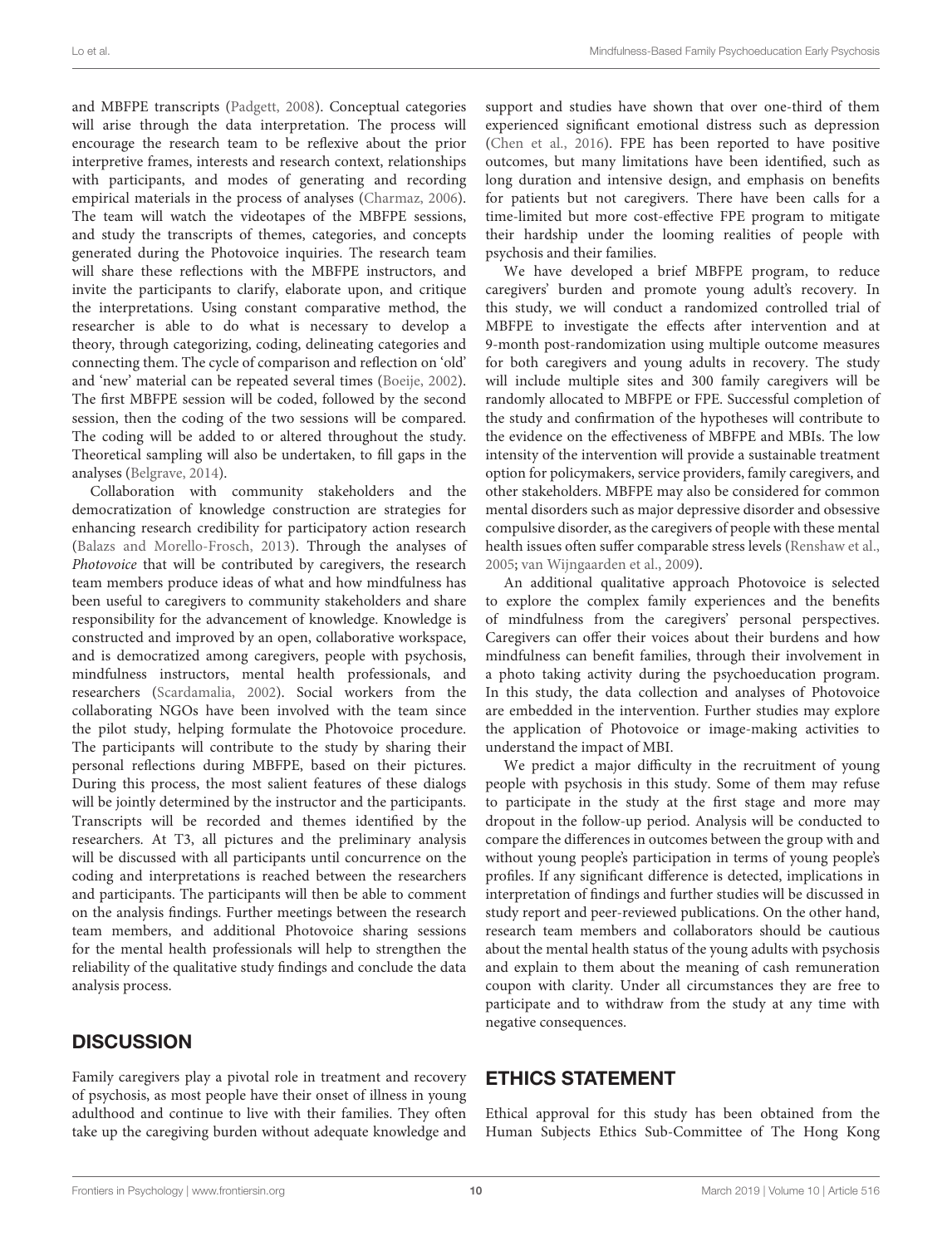Polytechnic University (Reference No. HSEARS20161122002). The research team will explain all information about the study in a briefing session and an information sheet. All participants will be asked to sign on a written consent form.

# AUTHOR CONTRIBUTIONS

HL designed the project, obtained the project funding, developed the intervention materials, refined the study protocol, and takes responsibility for the overall coordination of the project. W-CH and EN-SL contributed to designing the qualitative study and will perform the Photovoice data analyses. C-WL will provide consultation with the research team and caregivers, based on his expertise in psychiatry. WM contributed to the study methods and scale measurements. S-MN contributed

# **REFERENCES**

- <span id="page-11-15"></span>Adams, G., Gulliford, M. C., Ukoumunne, O. C., Eldridge, S., Chinn, S., and Campbell, M. J. (2004). Patterns of intra-cluster correlation from primary care research to inform study design and analysis. J. Clin. Epidemiol. 57, 785–794. [doi: 10.1016/j.jclinepi.2003.12.013](https://doi.org/10.1016/j.jclinepi.2003.12.013)
- <span id="page-11-16"></span>American Psychiatric Association (2013). Diagnostic and Statistical Manual of Mental Disorders (DSM-5), 5th Edn. Washington, DC: American Psychiatric Association. [doi: 10.1176/appi.books.9780890425596](https://doi.org/10.1176/appi.books.9780890425596)
- <span id="page-11-26"></span>Balazs, C. L., and Morello-Frosch, R. (2013). The three Rs: how community-based participatory research strengthens the rigor, relevance, and reach of science. Environ. Justice 6, 9–16. [doi: 10.1089/env.2012.0017](https://doi.org/10.1089/env.2012.0017)
- <span id="page-11-1"></span>Bebbington, P., and Kuipers, E. (2008). "First-episode psychosis," in Clinical Handbook of Schizophrenia, eds K. T. Mueser and D. V. Jeste (New York, NY: Guilford), 74–81.
- <span id="page-11-25"></span>Belgrave, L. L. (2014). "Grounded theory," in The SAGE Encyclopedia of Action Research, eds D. Coghlan and M. Brydon-Miller (London: SAGE), 388–389.
- <span id="page-11-6"></span>Bhugra, D., and McKenzie, K. (2010). "Expressed emotion across cultures," in Clinical Topics in Cultural Psychiatry, eds R. Bhattacharya, S. Cross, and D. Bhugra (London: The Royal College of Psychiatrists), 52–67.
- <span id="page-11-24"></span>Boeije, H. (2002). A purposeful approach to the constant comparative method in the analysis of qualitative interviews. Qual. Quant. 367, 391–409. [doi: 10.1023/](https://doi.org/10.1023/A:1020909529486) [A:1020909529486](https://doi.org/10.1023/A:1020909529486)
- <span id="page-11-11"></span>Bögels, S. M., Hellemans, J., Deursen, S., Römer, M., and Meulen, R. (2014). Mindful parenting in mental health care: effects on parental and child psychopathology, parental stress, parenting, coparenting, and marital functioning. Mindfulness 5, 536–551. [doi: 10.1007/s12671-013-0209-7](https://doi.org/10.1007/s12671-013-0209-7)
- <span id="page-11-10"></span>Bohlmeijer, E., Prenger, R., Taal, E., and Cuijpers, P. (2010). The effects of mindfulness-based stress reduction therapy on mental health of adults with a chronic medical disease: a meta-analysis. J. Psychosom. Res. 68, 539–544. [doi: 10.1016/j.jpsychores.2009.10.005](https://doi.org/10.1016/j.jpsychores.2009.10.005)
- <span id="page-11-4"></span>Brown, G. W., Birley, J. L., and Wing, J. K. (1972). Influence of family life on the course of schizophrenic disorders: a replication. Br. J. Psychiatry 121, 241–58.
- <span id="page-11-22"></span>Bryman, A. (2006). Integrating quantitative and qualitative research: how is it done? Qual. Res. 6, 97–113. [doi: 10.1177/1468794106058877](https://doi.org/10.1177/1468794106058877)
- <span id="page-11-5"></span>Cechnicki, A., Bielańska, A., Hanuszkiewicz, I., and Daren, A. (2013). The predictive validity of expressed emotions (EE) in schizophrenia. A 20-year prospective study. J. Psychiatr. Res. 47, 208–214. [doi: 10.1016/j.jpsychires.2012.](https://doi.org/10.1016/j.jpsychires.2012.10.004) [10.004](https://doi.org/10.1016/j.jpsychires.2012.10.004)
- <span id="page-11-20"></span>Chan, R. C. K., Chen, E. Y. H., Cheung, E. F. C., and Cheung, H. K. (2004). Executive dysfunctions in schizophrenia: relationships to clinical manifestation. Eur. Arch. Psychiatry Clin. Neurosci. 254, 256–262. [doi: 10.1007/s00406-004-](https://doi.org/10.1007/s00406-004-0492-3) [0492-3](https://doi.org/10.1007/s00406-004-0492-3)
- <span id="page-11-3"></span>Chang, W. C., Chan, S. S. I., Hui, C. L. M., Chan, S. K. W., Lee, E. H. M., and Chen, E. Y. H. (2015). Prevalence and risk factors for violent behavior in young people presenting with first-episode psychosis in Hong Kong: a 3-year follow-up study. Aust. N. Z. J. Psychiatry 49, 914–922. [doi: 10.1177/0004867415603130](https://doi.org/10.1177/0004867415603130)

to the study methods, based on his expertise in EE studies. SW contributed to the program design and will offer medical advice to the instructors and caregivers. JW, SL, CS-LL, and EC-LL contributed to improving the study design and producing psychoeducation video, recruiting, and implementing the study. MP and KC contributed to improving the protocol, producing the psychoeducation video, recruiting, and implementing the study. CW-CL contributed to producing the psychoeducation video, recruiting, and implementing the study.

# FUNDING

This project was supported by financial funding from the General Research Fund of the University Grants Committee in Hong Kong (Reference No. 15604118), awarded to the author.

- <span id="page-11-2"></span>Chang, W. C., Chen, E. S. M., Hui, C. L. M., Chan, S. K. W., Lee, E. H. M., and Chen, E. Y. H. (2014). The relationships of suicidal ideation with symptoms, neurocognitive function, and psychological factors in patients with first-episode psychosis. Schizophr. Res. 157, 12–18. [doi: 10.1016/j.schres.2014.](https://doi.org/10.1016/j.schres.2014.06.009) [06.009](https://doi.org/10.1016/j.schres.2014.06.009)
- <span id="page-11-0"></span>Chang, W. C., Wong, C. S. M., Chen, E. Y. H., Lam, L. C. W., Chan, W. C., Ng, R. M. K., et al. (2017). Lifetime prevalence and correlates of schizophreniaspectrum, affective, and other non-affective psychotic disorders in the Chinese adult population. Schizophr. Bull. 43, 1280–1290. [doi: 10.1093/schbul/sbx056](https://doi.org/10.1093/schbul/sbx056)
- <span id="page-11-23"></span>Charmaz, K. (2006). Constructing Grounded Theory: A Practical Guide Through Qualitative Analysis. London: SAGE.
- <span id="page-11-19"></span>Chen, E. Y., Hui, C. L., Dunn, E. L., Miao, M. Y., Yeung, W., Wong, C., et al. (2005). A prospective 3-year longitudinal study of cognitive predictors of relapse in first-episode schizophrenic patients. Schizophr. Res. 77, 99–104. [doi: 10.1016/](https://doi.org/10.1016/j.schres.2005.02.020) [j.schres.2005.02.020](https://doi.org/10.1016/j.schres.2005.02.020)
- <span id="page-11-27"></span>Chen, L. F., Liu, J., Zhang, J., and Lu, X. Q. (2016). Non-pharmacological interventions for caregivers of patients with schizophrenia: a metaanalysis. Psychiatry Res. 235, 123–127. [doi: 10.1016/j.psychres.2015.](https://doi.org/10.1016/j.psychres.2015.11.037) [11.037](https://doi.org/10.1016/j.psychres.2015.11.037)
- <span id="page-11-8"></span>Chien, W. T., and Wong, K. F. (2007). A family psychoeducation group program for Chinese people with schizophrenia in Hong Kong. Psychiatr. Serv. 58, 1003–1006. [doi: 10.1176/ps.2007.58.7.1003](https://doi.org/10.1176/ps.2007.58.7.1003)
- <span id="page-11-17"></span>Chio, F. H. N., Lai, M. H. C., and Mak, W. W. S. (2018). Development of the nonattachment scale-short form (nas-sf): using item response theory. Mindfulness 9, 1299–1308. [doi: 10.1007/s12671-017-0874-z](https://doi.org/10.1007/s12671-017-0874-z)
- <span id="page-11-14"></span>Cohen, J. (1988). Statistical Power Analysis for the Behavioral Sciences, 2nd Edn. Hillsdale, NJ: L. Erlbaum Associates.
- <span id="page-11-18"></span>Cole, J. D., and Kazarian, S. S. (1988). The level of expressed emotion scale: a new measure of expressed emotion. J. Clin. Psychol. 44, 392–397. [doi: 10.1002/1097-](https://doi.org/10.1002/1097-4679(198805)44:3<392::AID-JCLP2270440313>3.0.CO;2-3) [4679\(198805\)44:3<392::AID-JCLP2270440313>3.0.CO;2-3](https://doi.org/10.1002/1097-4679(198805)44:3<392::AID-JCLP2270440313>3.0.CO;2-3)
- <span id="page-11-21"></span>Crane, R. S., Kuyken, W., Williams, J. M. G., Hastings, R. P., Cooper, L., and Fennell, M. J. (2012). Competence in teaching mindfulness-based courses: concepts, development and assessment. Mindfulness 3, 76–84. [doi: 10.1007/](https://doi.org/10.1007/s12671-011-0073-2) [s12671-011-0073-2](https://doi.org/10.1007/s12671-011-0073-2)
- <span id="page-11-12"></span>Davis, L., and Kurzban, S. (2012). Mindfulness-Based treatment for people with severe mental illness: a literature review. Am. J. Psychiatr. Rehabil. 15, 202–232. [doi: 10.1080/15487768.2012.679578](https://doi.org/10.1080/15487768.2012.679578)
- <span id="page-11-9"></span>Davidson, L., O'Connell, M. J., Tondora, J., Staehelo, M., and Evans, A. C. (2005). "Recovery in serious mental illness: paradigm shift or shibboleth?," in Recovery from Severe Mental Illnesses: Research Evidence and Implications for Practice, eds L. Davidson, C. Harding, and L. Spaniol (Boston, MA: Center for Psychiatric rehabilitation).
- <span id="page-11-13"></span>Dimidjian, S., and Segal, Z. V. (2015). Prospects for a clinical science of mindfulness-basedintervention. Am. Psychol. 70, 593–620. [doi: 10.1037/](https://doi.org/10.1037/a0039589) [a0039589](https://doi.org/10.1037/a0039589)
- <span id="page-11-7"></span>Dixon, L. B., Dickerson, F., Bellack, A. S., Bennett, M., Dickinson, D., Goldberg, R. W., et al. (2009). The 2009 schizophrenia PORT psychosocial treatment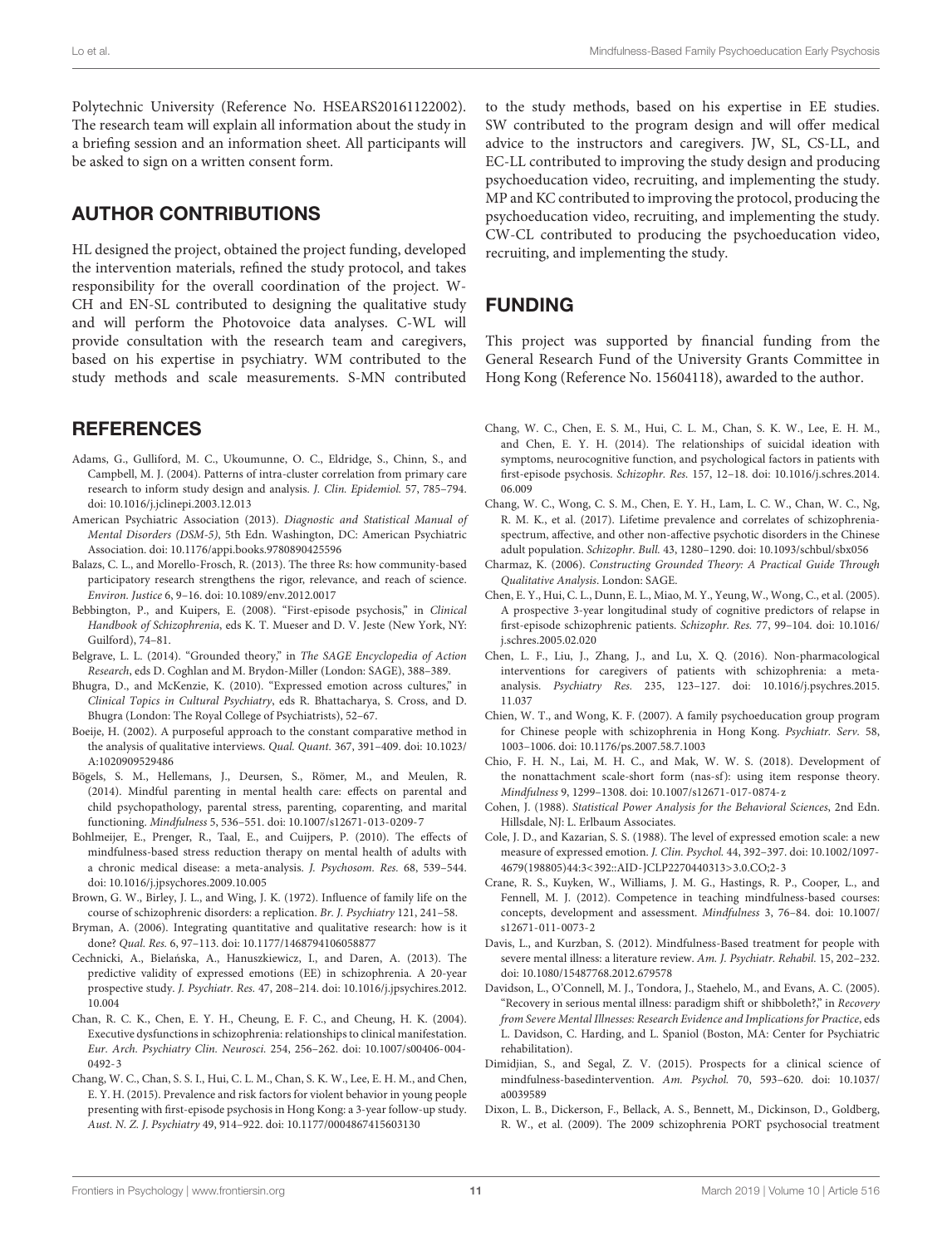recommendations and summary statements. Schizophr. Bull. 36, 48–70. [doi: 10.1093/schbul/sbp115](https://doi.org/10.1093/schbul/sbp115)

- <span id="page-12-31"></span>Duncan, L. G. (2007). Assessment of Mindful Parenting Among Parents of Early Adolescents: Development and Validation of the Interpersonal Mindfulness in Parenting Scale. Ph.D. dissertation, The Pennsylvania State University, Pennsylvania.
- <span id="page-12-10"></span>Falloon, I. R. (2004). Family interventions for mental disorders: efficacy and effectiveness. World Psychiatry 2, 20–28.
- <span id="page-12-36"></span>Froggatt, D., Fadden, G., Johnson, D., Leggatt, M., and Shankar, R. (2007). Families as Partners in Mental Health Care: A Guidebook for Implementing Family Work. Toronto: World Fellowship for Schizophrenia and Related Disorders.
- <span id="page-12-12"></span>Glynn, S. M. (2012). Family interventions in schizophrenia: promise and pitfalls over 30 years. Curr. Psychiatry Rep. 14, 237–243. [doi: 10.1007/s11920-012-](https://doi.org/10.1007/s11920-012-0265-z) [0265-z](https://doi.org/10.1007/s11920-012-0265-z)
- <span id="page-12-11"></span>Gracio, J., Goncalves-Pereira, M., and Leff, J. (2016). What do we know about family interventions for psychosis at the process level? A systematic review. Fam. Process 55, 79–90. [doi: 10.1111/famp.12155](https://doi.org/10.1111/famp.12155)
- <span id="page-12-23"></span>Grady, C. (2005). Payment of clinical research subjects. J. Clin. Invest. 115, 1681–1687. [doi: 10.1172/JCI25694](https://doi.org/10.1172/JCI25694)
- <span id="page-12-18"></span>Gratz, K. L., and Tull, M. T. (2010). "Emotion regulation as a mechanism of change in acceptance- and mindfulness-based treatments," in Assessing Mindfulness and Acceptance Processes in Clients: Illuminating the Theory and Practice of Change, ed. R. A. Baer (Oakland, CA: Context Press).
- <span id="page-12-6"></span>Hooley, J. M. (2007). Expressed emotion and relapse of psychopathology. Annu. Rev. Clin. Psychol. 3, 329–352. [doi: 10.1146/annurev.clinpsy.2.022305.095236](https://doi.org/10.1146/annurev.clinpsy.2.022305.095236)
- <span id="page-12-37"></span>Ho, W.-C., Rochelle, T. L., and Yuen, W.-K. (2011). 'We Are Not Sad At All' Adolescents Talk About Their 'City of Sadness' through photovoice. J. Adolesc. Res. 26, 727–765.
- <span id="page-12-16"></span>Hou, R. J., Wong, S. Y. S., Yip, B. H. K., Hung, A. T., Lo, H. H. M., Chan, P. H., et al. (2014). The effects of mindfulness-based stress reduction program on the mental health of family caregivers: a randomized controlled trial. Psychother. Psychosom. 83, 45–53. [doi: 10.1159/000353278](https://doi.org/10.1159/000353278)
- <span id="page-12-20"></span>Jansen, J. E., Gleeson, J., and Cotton, S. (2015). Towards a better understanding of caregiver distress in early psychosis: a systematic review of the psychological factors involved. Clin. Psychol. Rev. 35, 56–66. [doi: 10.1016/j.cpr.2014.12.002](https://doi.org/10.1016/j.cpr.2014.12.002)
- <span id="page-12-21"></span>Jansen, J. E., Haahr, U. H., Lyse, H.-G., Pedersen, M. B., Trauelsen, A. M., and Simonsen, E. (2017). Psychological flexibility as a buffer against caregiver distress in families with psychosis. Front. Psychol. 8:1625. [doi: 10.3389/fpsyg.](https://doi.org/10.3389/fpsyg.2017.01625) [2017.01625](https://doi.org/10.3389/fpsyg.2017.01625)
- <span id="page-12-28"></span>Johansen, S. K. (1998). The Use of Well-Being Measures in Primary Health Care – The DepCare Project in World Health Organization. Geneva: World Health Organization.
- <span id="page-12-14"></span>Kabat-Zinn, J. (2013). Full Catastrophe Living: Using the Wisdom of Your Body and Mind to Face Stress, Pain and Illness. New York, NY: Bantam Books.
- <span id="page-12-35"></span>Kay, S. R., Fiszbein, A., and Opfer, L. A. (1987). The positive and negative syndrome scale (PANSS) for schizophrenia. Schizophr. Bull. 13, 261–276. [doi: 10.1093/](https://doi.org/10.1093/schbul/13.2.261) [schbul/13.2.261](https://doi.org/10.1093/schbul/13.2.261)
- <span id="page-12-2"></span>Kessler, R. C., Amminger, G. P., Aguilar-Gaxiola, S., Alonso, J., Lee, S., and Ustun, T. B. (2007). Age of onset of mental disorders: a review of recent literature. Curr. Opin. Psychiatry 20, 359–364. [doi: 10.1097/YCO.0b013e32816ebc8c](https://doi.org/10.1097/YCO.0b013e32816ebc8c)
- <span id="page-12-1"></span>Kessler, R. C., McGonagle, K. A., Zhao, S., Nelson, C. B., Hughes, M., Eshlernan, S., et al. (1994). Lifetime and 12-Month prevalence of DSM-111-R psychiatric disorders in the United States: results from the national comorbidity survey. Arch. Gen. Psychiatry 51, 8–19. [doi: 10.1001/archpsyc.1994.03950010008002](https://doi.org/10.1001/archpsyc.1994.03950010008002)
- <span id="page-12-29"></span>Kong, C. L., Lee, C. C., Ip, Y. C., Chow, L. P., Leung, C. H., and Lam, Y. C. (2016). Validation of the Hong Kong cantonese version of world health organization five well-being index for people with severe mental illness. East Asian Arch. Psychiatry 26, 18–21.
- <span id="page-12-4"></span>Large, M. M., and Nielssen, O. (2011). Violence in first-episode psychosis: a systematic review and meta-analysis. Schizophr. Res. 125, 209–220. [doi: 10.1016/](https://doi.org/10.1016/j.schres.2010.11.026) [j.schres.2010.11.026](https://doi.org/10.1016/j.schres.2010.11.026)
- <span id="page-12-24"></span>Largent, E. A., and Lynch, H. F. (2017). Paying research participants: regulatory uncertainty, conceptual confusion, and a path forward. Yale J. Health Policy Law Ethics 17, 61–141.
- <span id="page-12-25"></span>Lau, D. Y. K., and Pang, A. H. T. (2007). Validation of the Chinese version of experience of caregiving inventory in caregivers of persons suffering from severe mental disorders. Hong Kong J. Psychiatry 17, 24–32. [doi: 10.1093/hsw/](https://doi.org/10.1093/hsw/hlx022) [hlx022](https://doi.org/10.1093/hsw/hlx022)
- <span id="page-12-0"></span>Lefley, H. (2009). Family Psychoeducation for Serious Mental Illness. New York, NY: Oxford University Press. [doi: 10.1093/acprof:oso/9780195340495.001.0001](https://doi.org/10.1093/acprof:oso/9780195340495.001.0001)
- <span id="page-12-27"></span>Leung, C. M., Wing, Y. K., Kwong, P. K., and Shum, A. L. K. (1999). Validation of the Chinese- cantonese version of the hospital anxiety and depression scale and comparison with the hamilton rating scale of depression. Acta Psychiatr. Scand. 100, 456–461. [doi: 10.1111/j.1600-0447.1999.tb10897.x](https://doi.org/10.1111/j.1600-0447.1999.tb10897.x)
- <span id="page-12-19"></span>Lo, H. H., Ng, S. M., Chan, C. L., Lam, K. F., and Lau B. H. (2013). The Chinese medicine construct "stagnation" in mind-body connection mediates the effects of mindfulness training on depression and anxiety. Complement Ther. Med. 21, 348–357. [doi: 10.1016/j.ctim.2013.05.008](https://doi.org/10.1016/j.ctim.2013.05.008)
- <span id="page-12-22"></span>Lo, H. H. M., Chan, S. K. C., Szeto, M. P., Chan, C. Y. H., and Choi, C. W. (2017). A feasibility study of a brief mindfulness-based program for parents of preschool children with developmental disabilities. Mindfulness 8, 1665–1673. [doi: 10.1007/s12671-017-0741-y](https://doi.org/10.1007/s12671-017-0741-y)
- <span id="page-12-32"></span>Lo, H. H. M., Yeung, J. W. K., Duncan, L. G., Ma, Y., Siu, A. F. Y., Chan, S. K. C., et al. (2018). Validating of the interpersonal mindfulness in parenting scale in Hong Kong Chinese. Mindfulness 9, 1390–1401. [doi: 10.1007/s12671-017-](https://doi.org/10.1007/s12671-017-0879-7) [0879-7](https://doi.org/10.1007/s12671-017-0879-7)
- Lo, H. H. M., Wong, J. Y. H., Wong, S. W. L., Wong, S. Y. S., Choi, C. W., Ho, R. T. H., et al. (in press). Applying mindfulness to benefit economically disadvantaged families: A randomized controlled trial. Res. Social Work Pract. [doi: 10.1177/1049731518817142](https://doi.org/10.1177/1049731518817142)
- <span id="page-12-13"></span>Magliano, L., Fiorillo, A., De Rosa, C., Malangone, C., Maj, M., and National Mental Health Project Working Group (2005). Family burden in long-term diseases: a comparative study in schizophrenia vs. physical disorders. Soc. Sci. Med. 61, 313–322. [doi: 10.1016/j.socscimed.2004.11.064](https://doi.org/10.1016/j.socscimed.2004.11.064)
- <span id="page-12-3"></span>Marwaha, S., Johnson, S., Bebbington, P., Stafford, M., Angermeyer, M. C., Brugha, T., et al. (2007). Rates and correlates of employment in people with schizophrenia in the UK, France and Germany. Br. J. Psychiatry 191, 30–37. [doi: 10.1192/bjp.bp.105.020982](https://doi.org/10.1192/bjp.bp.105.020982)
- <span id="page-12-9"></span>McFarlane, W. R. (2016). Family intervention for schizophrenia and the psychoses: a review. Fam. Process 55, 460–482. [doi: 10.1111/famp.12235](https://doi.org/10.1111/famp.12235)
- <span id="page-12-7"></span>McNab, C., and Linszen, D. (2009). "Family intervention in early psychosis," in The Recognition and Management of Early Psychosis, eds H. J. Jackson and P. D. McGorry (Cambridge: Cambridge University Press).
- <span id="page-12-38"></span>Moher, D., Hopewell, S., Schulz, K. F., Montori, V., Gøtzsche, P. C., Devereaux, P. J., et al. (2010). CONSORT 2010 explanation and elaboration: updated guidelines for reporting parallel group randomised trials. Br. Med. J. 340:c869.
- <span id="page-12-17"></span>Murray, G., Leitan, N. D., Thomas, N., Michalak, E. E., Johnson, S. L., Jones, S., et al. (2017). Towards recovery-oriented psychosocial interventions for bipolar disorder: quality of life outcomes, stage-sensitive treatments, and mindfulness mechanisms. Clin. Psychol. Rev. 52, 148–163. [doi: 10.1016/j.cpr.2017.01.002](https://doi.org/10.1016/j.cpr.2017.01.002)
- <span id="page-12-30"></span>Nan, H., Lee, P. H., Ni, M. Y., Chan, B. H. Y., and Lam, T. (2013). Effects of depressive symptoms and family satisfaction on health related quality of life: the Hong Kong family study. PLoS One 8:10. [doi: 10.1371/journal.pone.0058436](https://doi.org/10.1371/journal.pone.0058436)
- <span id="page-12-8"></span>National Institute for Health and Clinical Excellence (2015). Psychosis and Schizophrenia in Adults: Quality Standard. Leicester: National Collaborating Centre for Mental Health.
- <span id="page-12-34"></span>Ng, S. M., and Sun, Y. S. (2011). Validation of the concise Chinese level of expressed emotion scale. Soc. Work Ment. Health 9, 473–484. [doi: 10.1016/j.comppsych.](https://doi.org/10.1016/j.comppsych.2018.12.001) [2018.12.001](https://doi.org/10.1016/j.comppsych.2018.12.001)
- <span id="page-12-26"></span>Ng, S. M., Yau, J. K., Chan, C. L. W., Chan, C. H., and Ho, D. Y. (2005). The measurement of body-mind-spirit well-being: toward multidimensionality and transcultural applicability. Soc. Work Health Care 41, 33–52. [doi: 10.1300/](https://doi.org/10.1300/J010v41n01_03) [J010v41n01\\_03](https://doi.org/10.1300/J010v41n01_03)
- <span id="page-12-33"></span>Ng, S. M., Yeung, C. H., and Gao, S. (2019). A concise self-report scale can identify high expressed emotions and predict higher relapse risk in schizophrenia. Compre Psychiatry 89, 1–6. [doi: 10.1016/j.comppsych.2018.12.001](https://doi.org/10.1016/j.comppsych.2018.12.001)
- <span id="page-12-39"></span>Padgett, D. K. (2008). Qualitative Methods in Social Work Research, 2nd Edn. Los Angeles, CA: SAGE.
- <span id="page-12-15"></span>Quah, S. R. (2015). Illness and Caregiving in the Family. In Routledge Handbook of Families in Asia (London: Routledge).
- <span id="page-12-40"></span>Renshaw, K. D., Steketee, G., and Chambless, D. L. (2005). Involving family members in the treatment of OCD. Cogn. Behav. Ther. 34, 164–175. [doi: 10.](https://doi.org/10.1080/16506070510043732) [1080/16506070510043732](https://doi.org/10.1080/16506070510043732)
- <span id="page-12-5"></span>Revenson, T., Griva, K., Luszczynska, A., Morrison, V., Panagopoulou, E., Vilchinsky, N., et al. (2016). Caregiving in the Illness Context. Basingstoke: Palgrave Macmillan. [doi: 10.1057/9781137558985](https://doi.org/10.1057/9781137558985)